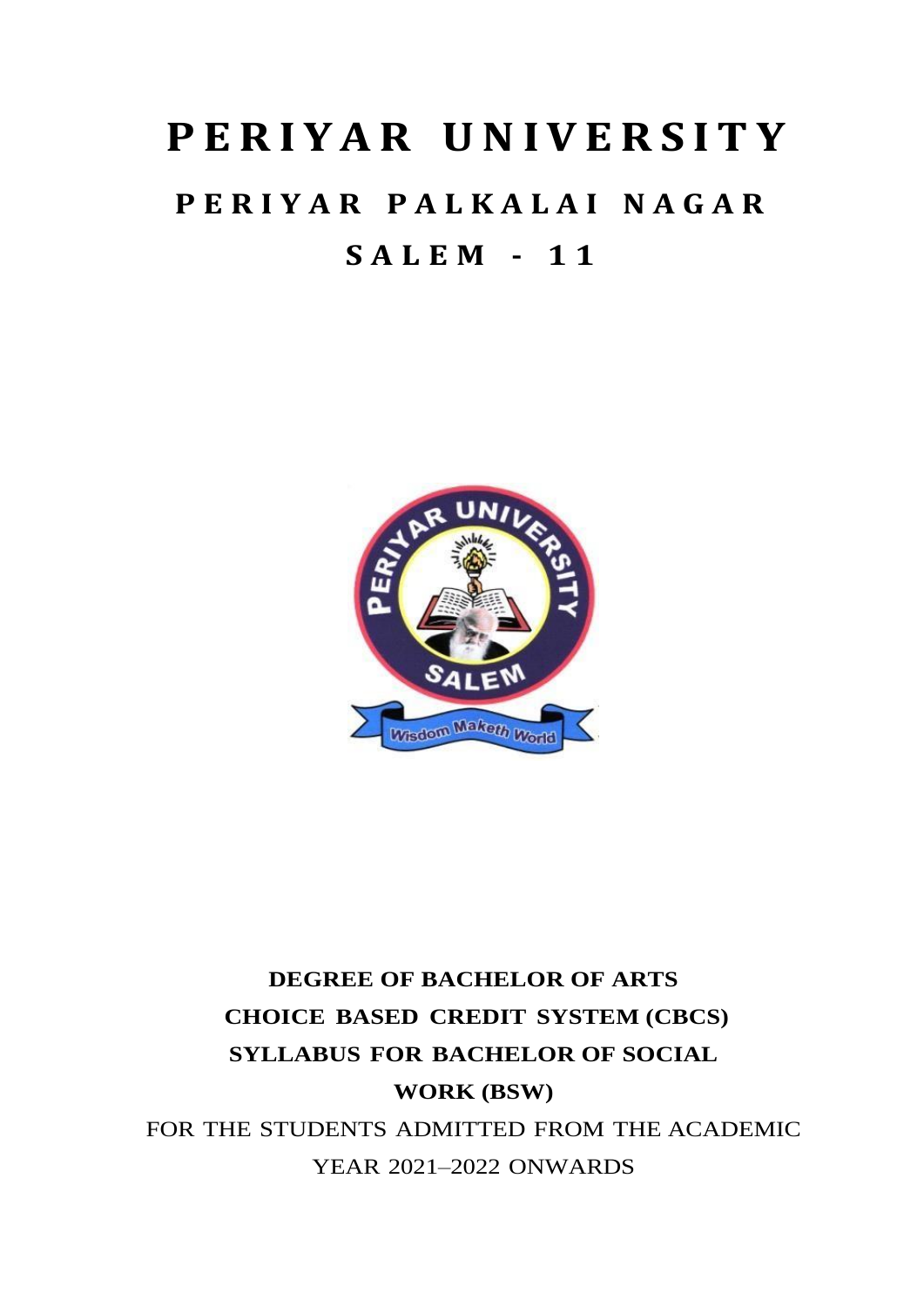# **REGULATIONS**

# **1. CONDITION FOR ADMISSION**

A candidate who has passed Higher Secondary Examination in academic or vocational stream with any subject under higher secondary board of examination, Tamil Nadu or an examination accepted as Equivalent there to by the syndicate subject to such conditions as may be prescribed thereto are permitted to appear and qualify for the BSW degree examination of this university after a course of study of three academic years.

## **2. DURATION OF THE COURSE**

The course for the degree of Bachelor of Social Work shall consist of three academic years divided into six semesters. Each semester consists of 90 working days. Practical examinations will be conducted at the end of even semesters.

# **3. FEATURES OF CBCS**

Under Choice Based Credit System (CBCS), a set of papers consisting of core papers, Elective papers, Skill based elective papers and Non-Major elective papers are offered. Beside the core Papers, which are totally relatedto the major subject, the students have the advantage of studying supportive papers and non-major papers. This provides enough opportunity to the students to learn not only the major subject but also inter disciplinary and application oriented subjects.

# **4. CREDITS**

In CBCS, each paper is assigned with a certain number of credits depending upon the workload of the students. The total credits to be earnedby a student to qualify for the degree is 140. The credit of the paper is fixedby giving due weightage to the syllabus content and contact hours per week.

# **5. PASSING**

# **MINIMUMTHEORY**

| <b>University Examination (EA)</b> | <b>Internal Assessment (CIA)</b> |
|------------------------------------|----------------------------------|
| 75 Marks                           | 25 Marks                         |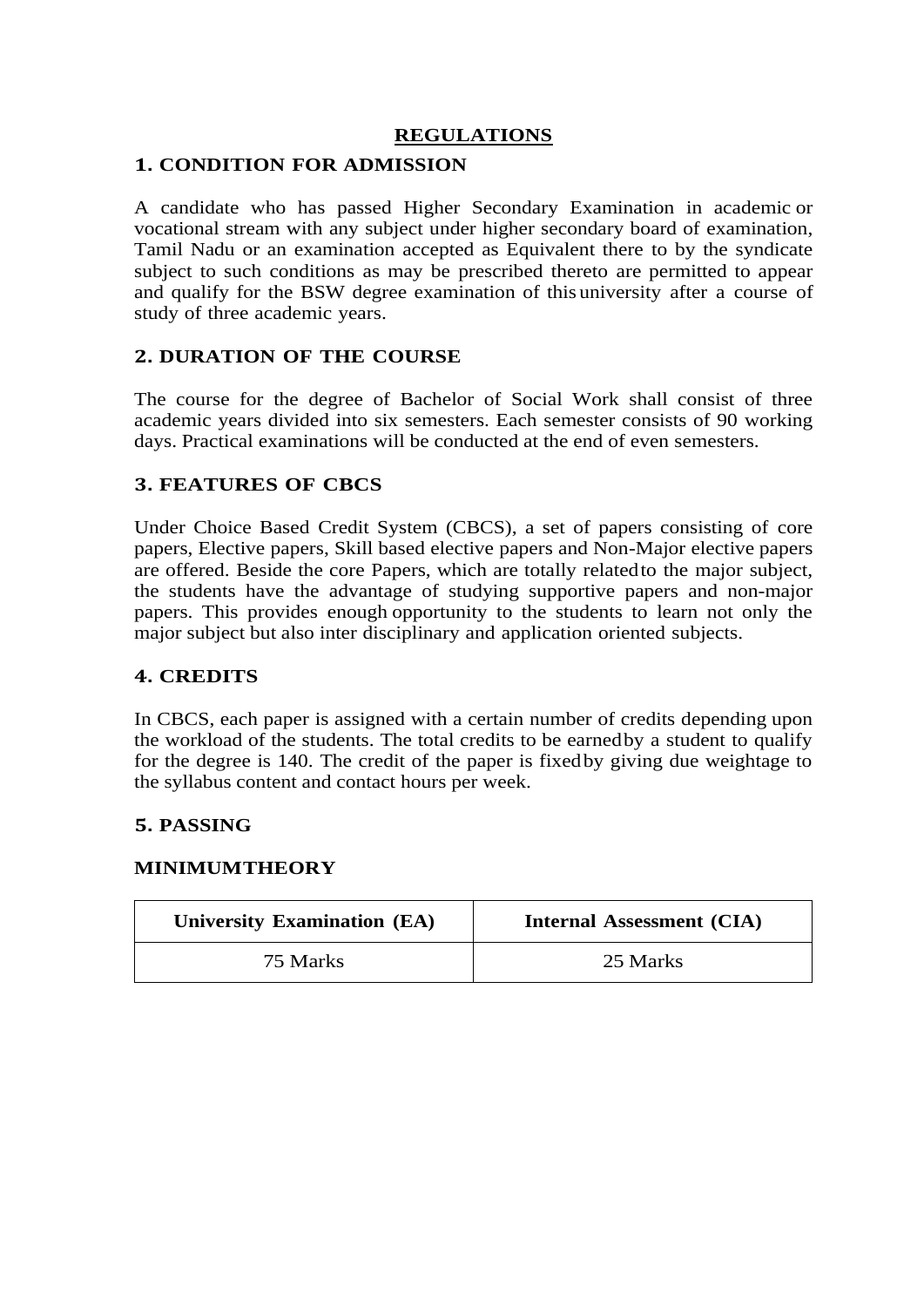# **Classification of Internal Assessment Structure Marks**

| <b>Tests</b>                                          | 15 Marks             |
|-------------------------------------------------------|----------------------|
| Assignment                                            | 05 Marks             |
| Attendance                                            | 05 Marks             |
| <b>Total Marks</b>                                    | 25 Marks             |
| Passing Minimum (CIA) 40%<br>Passing Minimum (EA) 40% | 10 Marks<br>30 Marks |
| <b>Total Passing Minimum</b>                          | 40 Marks             |

## **PRACTICAL**

| <b>University Examination (EA)</b> | <b>Internal Assessment (CIA)</b> |
|------------------------------------|----------------------------------|
| 60 Marks                           | 40 Marks                         |

#### **Classification of Internal Assessment Structure Marks**

| Submission                               |                | 10 Marks        |
|------------------------------------------|----------------|-----------------|
| Test                                     | $\ddot{\cdot}$ | 10 Marks        |
| Attendance                               | $\ddot{\cdot}$ | 10 Marks        |
| Continuous Assessment in Practical Class |                | 10 Marks        |
| <b>Total Marks</b>                       | $\ddot{\cdot}$ | <b>40 Marks</b> |
| Passing Minimum (CIA) 40%                | $\ddot{\cdot}$ | 16 Marks        |
| Passing Minimum (EA) 40%                 | $\ddot{\cdot}$ | 24 Marks        |
| Attendance                               |                | 05 Marks        |
| <b>Total Passing Minimum</b>             |                | <b>40 Marks</b> |

For the theory paper, the candidates shall be declared to have passed the examination if he/she secures not less than 30 marks out of 75 marks in the University examination in each theory paper and 10 marks out of 25 marks in the Internal Assessment and in total not less than 40 marks.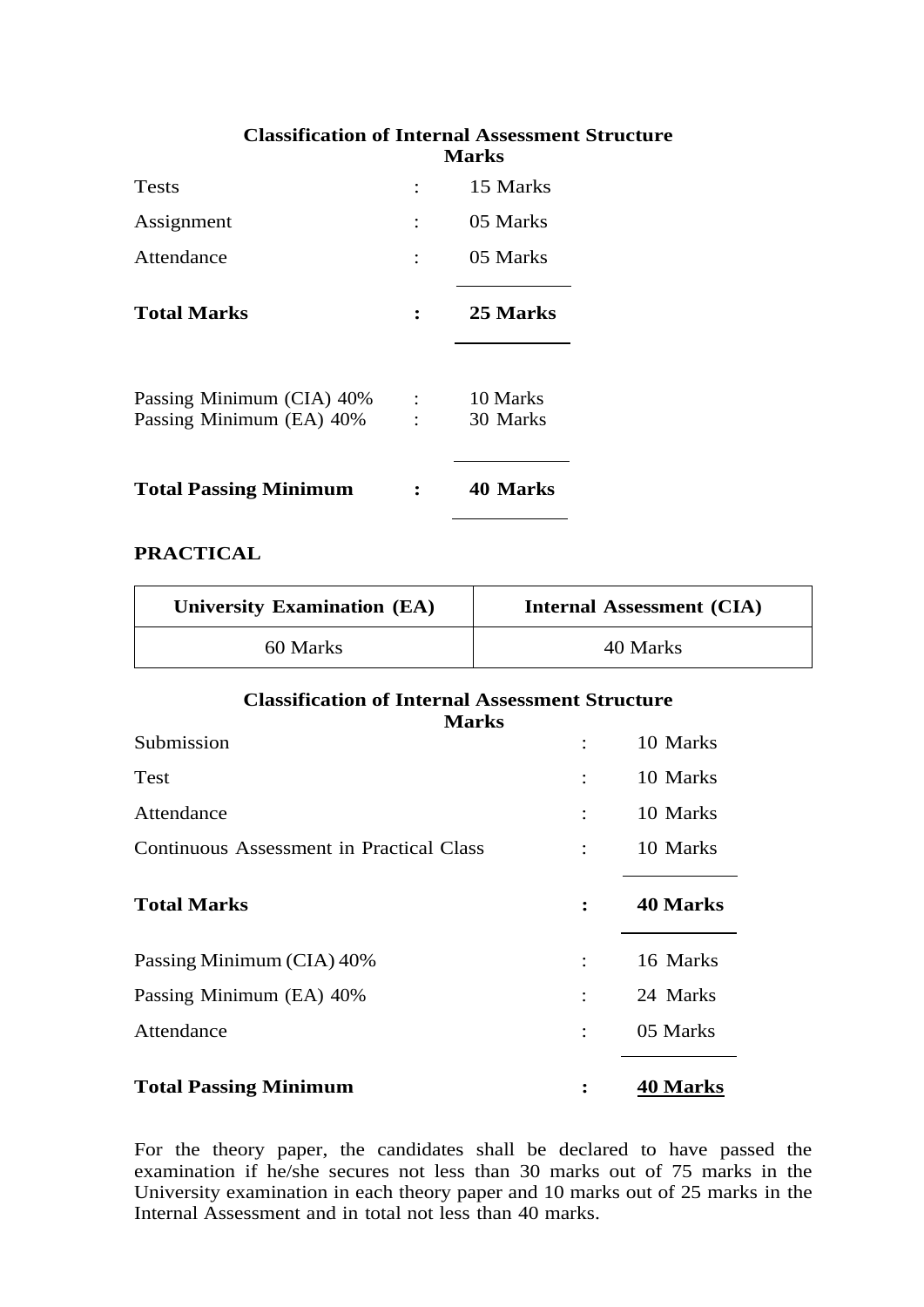For the practical paper, the candidates should get 24 marks (including the marks of record notebook) out of 60 marks in the University examination, 16 marks out of 40 marks in the Internal Assessment and in total not less than 40 marks to get passed the examination. There is no passing minimum for the record notebook. However submission of a record notebook is essential.

# **6. CLASSIFICATION OF SUCCESSFUL CANDIDATES**

Candidates who secure not less than 60% of the aggregate marks in the whole Examination shall be declared to have passed the examination **First class.**

All other successful candidates shall be declared to have passed in the **Second class.**

Candidates who obtain 75% of the marks in the aggregate shall be deemed to have passed the examination in **First Class with Distinction** provided they pass all the examinations prescribed for the course at the first appearance.

Other successful candidates who secure below 50% shall be declared to have passed the examination in **Third class.**

# **7. MAXIMUM DURATION FOR THE COMPLETIONOF THE UGPROGRAMME**

The maximum duration for completion of the UG Programme shall not exceed twelve semesters.

# **8. COMMENCEMENT OF THIS REGUALTION**

These regulations shall take effect from the academic year 2021-2022, i.e., for students who are to be admitted to the first year of the course during the academic year 2021-2022 and thereafter.

# **9. TRANSITORY PROVISION**

Candidates who were admitted to the UG course of study before 2021-2022shall be permitted to appear for the examinations under those regulations for a period of three years i.e., up to and inclusive of the examination of April/May 2025. Thereafter, they will be permitted to appear for the examination only under the regulations then in force.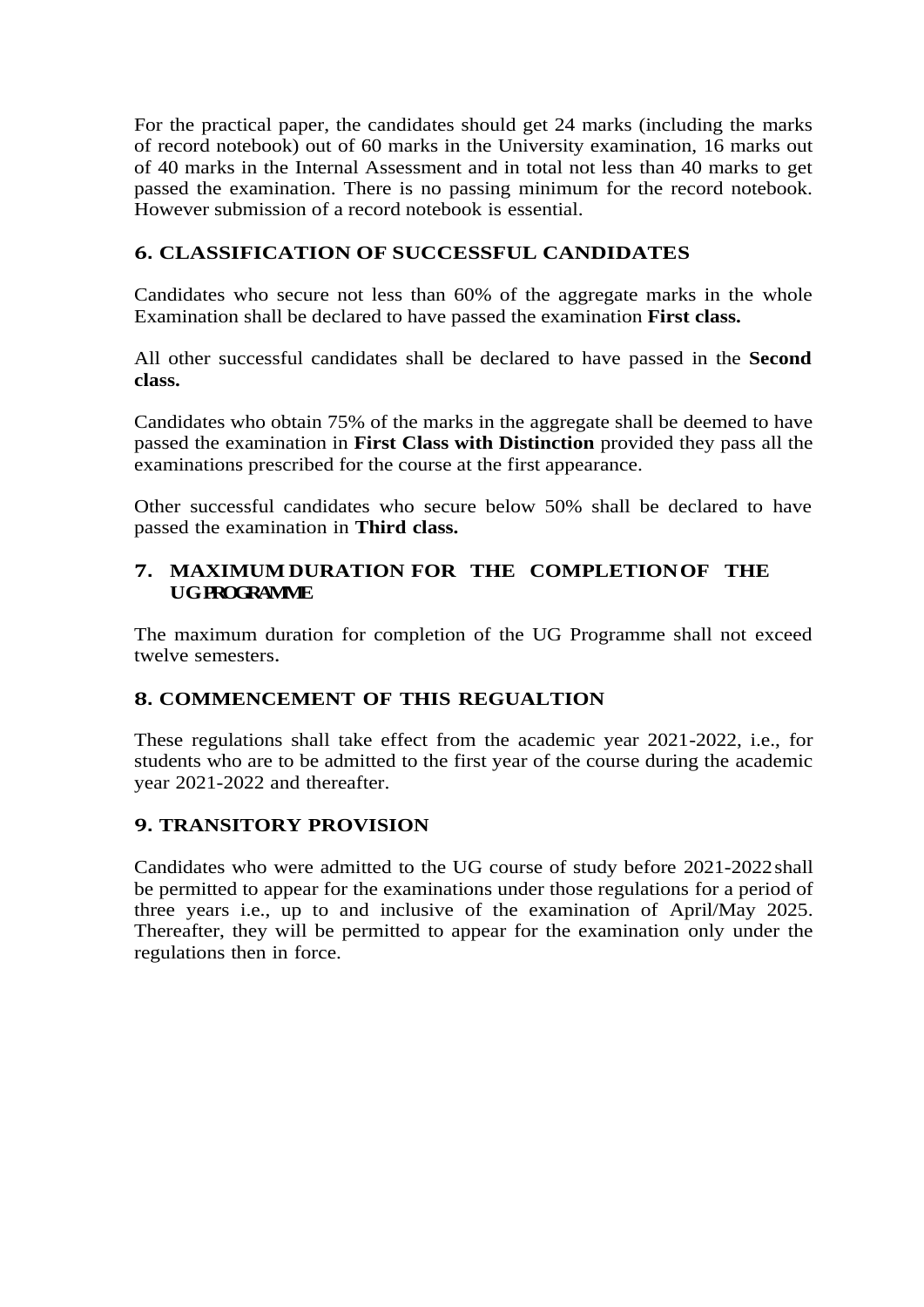# **SCHEME OF EXAMINATIONS**

The scheme of examination for different semesters shall be as follows:

Course Structure under OBE (Semester-wise Details)

# **Branch -I- BACHELOR OF SOCIAL WORK (BSW)**

# (For the students admitted from the Academic year 2021-2022 onwards)

| Part                    | Paper<br>Code | Course                                | <b>Title of the Paper</b>                   | <b>Hours</b>   | <b>Credit</b>           |
|-------------------------|---------------|---------------------------------------|---------------------------------------------|----------------|-------------------------|
| <b>SEMESTER - I</b>     |               |                                       |                                             |                |                         |
| $\bf{I}$                |               | Language                              | Tamil - I                                   | 6              | 3                       |
| П                       |               | Language                              | English - I-Communicative                   | 6              | 3                       |
| Ш                       |               | Core I                                | <b>Introduction to Social Work</b>          | 5              | 4                       |
|                         |               | Core II                               | <b>Indian Social Problems</b>               | 5              | $\overline{4}$          |
|                         |               | Allied I                              | <b>Structure of Indian Society</b>          | 5              | 5                       |
| IV                      |               | Value Education                       | Value Education - Yoga                      | $\overline{2}$ | $\overline{c}$          |
| IV                      |               | <b>Add on Course</b>                  | <b>Professional English</b>                 | $\overline{4}$ | 4                       |
|                         |               | <b>NO. OF COURSES - 6</b>             | <b>TOTAL</b>                                | 33             | 25                      |
|                         |               |                                       | * Examination at the End of Second Semester |                |                         |
|                         |               |                                       | <b>SEMESTER - II</b>                        |                |                         |
| I                       |               | Language                              | Tamil – II                                  | 6              | 3                       |
| $\overline{\mathbf{u}}$ |               | Language                              | English - II - Communicative                | 6              | $\overline{3}$          |
| III                     |               | Core III                              | Direct Methods of Social Work               | 6              | $\overline{\mathbf{4}}$ |
|                         |               | Major Based Elective I                | MBE - Introduction to Counseling            | 6              | 5                       |
|                         |               | Allied II                             | Human Growth and Development                | 6              | 5                       |
| IV                      |               | Envn. Edu                             | <b>Environmental Studies</b>                | 1              | $\overline{c}$          |
| IV                      |               | <b>Add on Course</b>                  | <b>Professional English</b>                 | $\overline{4}$ | $\overline{4}$          |
|                         |               | <b>NO. OF COURSES <math>-6</math></b> | <b>TOTAL</b>                                | 35             | 26                      |
|                         |               |                                       | <b>SEMESTER - III</b>                       |                |                         |
| Ι                       |               | Language                              | $Tamil - III$                               | 6              | 3                       |
| $_{\rm II}$             |               | Language                              | English - $III$                             | 6              | 3                       |
| III                     |               | Core IV                               | <b>Field Work Practicum</b>                 | 6              | $\overline{4}$          |
|                         |               | Allied III                            | <b>Statistics</b>                           | 6              | $\overline{5}$          |
| IV                      |               | (SBEC)                                | <b>SBEC</b> - General Science               | $\overline{c}$ | $\overline{c}$          |
|                         |               | (SBEC)                                | SBEC - Fundamental of Accounting            | $\overline{c}$ | $\overline{c}$          |
|                         |               | (SBEC)                                | <b>SBEC</b> - Indian Polity                 | $\overline{2}$ | $\overline{c}$          |
|                         |               | (NMEC)                                | NMEC - Social Legislation                   | $\overline{c}$ | 2                       |
|                         |               | $NO. OF COURSES - 8$                  | <b>TOTAL</b>                                | 32             | 23                      |
|                         |               |                                       | * Examination at the End of Fourth Semester |                |                         |
|                         |               |                                       | <b>SEMESTER - IV</b>                        |                |                         |
| I                       |               | Language                              | $Tamil - IV$                                | 6              | $\mathfrak{Z}$          |
| $\overline{\mathbf{u}}$ |               | Language                              | $English - IV$                              | 6              | 3                       |
| $\rm III$               |               | Core V                                | <b>Field Work Practicum</b>                 | 6              | $\overline{4}$          |
|                         |               | Allied IV                             | Development Communication                   | 6              | 5                       |
| $\overline{IV}$         |               | <b>SBEC</b>                           | <b>SBEC</b> - General Knowledge - India     | $\sqrt{2}$     | $\sqrt{2}$              |
|                         |               | <b>SBEC</b>                           | <b>SBEC</b> - Personality Development       | $\overline{c}$ | $\overline{c}$          |
|                         |               | <b>SBEC</b>                           | <b>SBEC</b> - International Current Affairs | $\overline{2}$ | $\overline{2}$          |
|                         |               | NMEC II                               | NMEC - Demography & Population<br>Dynamics  | $\overline{2}$ | $\overline{2}$          |
|                         |               | $NO. OF COURSES - 8$                  | <b>TOTAL</b>                                | 32             | 23                      |
| <b>SEMESTER - V</b>     |               |                                       |                                             |                |                         |
| Ш                       |               | Core VI                               | <b>Fundamentals of Social Work Research</b> | $\mathfrak{S}$ | 4                       |
|                         |               |                                       |                                             |                |                         |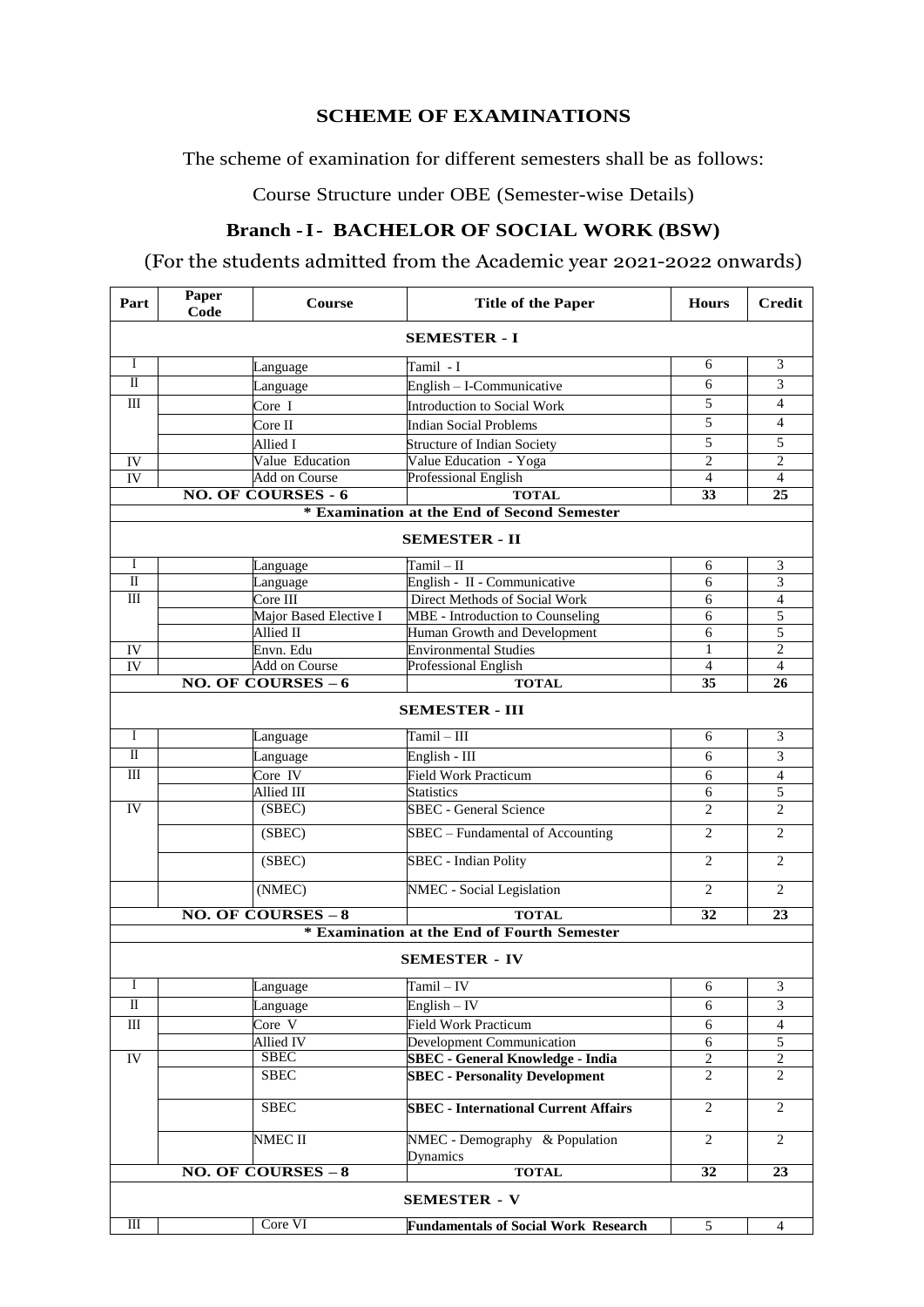|                             | Core VII                                  | Social Welfare Administration               | 5                        | 4              |
|-----------------------------|-------------------------------------------|---------------------------------------------|--------------------------|----------------|
|                             | Core VIII                                 | Theories of Social Work                     | 5                        | 4              |
|                             | Core IX                                   | Family and Child Welfare                    | 5                        | 4              |
|                             | Core X                                    | <b>Community Development</b>                | 5                        | 4              |
|                             | Major Based Elective II                   | <b>MBE</b> - Disaster Management            | 5                        | 5              |
|                             | $NO. OF COURSES - 6$                      | <b>TOTAL</b>                                | 30                       | 25             |
|                             |                                           | * Examination at the End of Sixth Semester  |                          |                |
|                             |                                           | <b>SEMESTER - VI</b>                        |                          |                |
| Ш                           | Core XI                                   | Social Work with Persons with Disabilities  | $\overline{\phantom{0}}$ | 4              |
|                             | Core XII                                  | Medical Social Work                         | $\overline{5}$           | 4              |
|                             | Core XIII                                 | Social Work in Industries                   | $\overline{5}$           | 4              |
|                             | Core XIV                                  | Correctional Social Work                    | 5                        | 4              |
|                             | Core XV                                   | Field Work Practicum                        | 5                        | $\overline{4}$ |
|                             | Major Based Elective III                  | <b>MBE</b> - Human Rights                   | 5                        | 5              |
|                             | <b>NO. OF COURSES <math>-6</math></b>     | <b>TOTAL</b>                                | 30                       | 25             |
|                             |                                           | <b>Extension Activity</b>                   |                          | 01             |
|                             | <b>TOTAL NO. OF COURSES - 40</b>          | <b>GRAND TOTAL</b>                          | 192                      | 148            |
| UE - University Examination |                                           | <b>CIA - Continuous Internal Assessment</b> |                          |                |
|                             | <b>SBEC</b> – Skill Based Elective Course | <b>NMEC</b> – Non Major Elective Course     |                          |                |

#### **\*Extension Activities include:**

- 1. Awareness Programmes on various social issues
- 2. Participation in Panchayat Raj Institutions
- 3. Watering Plants
- 4. Campus Cleaning
- 5. Activities related to Civil Societies, etc

## **Guidelines for Continuous Internal Assessment Test:**

| <b>Test</b>         | 15 |
|---------------------|----|
| Assignment /Seminar | 05 |
| Attendance          | 05 |
| <b>Total</b>        | 25 |

# **Guideline for Field Work Evaluation: Internal Evaluation– 40 Marks**

| <b>Total</b>                                                                | 40       |
|-----------------------------------------------------------------------------|----------|
| Field Work Records and documentation                                        | 10       |
| Regularity and Punctuality in Field Work<br>Regularity in submitting report | 20<br>10 |

**Note** : Mark should be awarded in proportion to the number of field work attended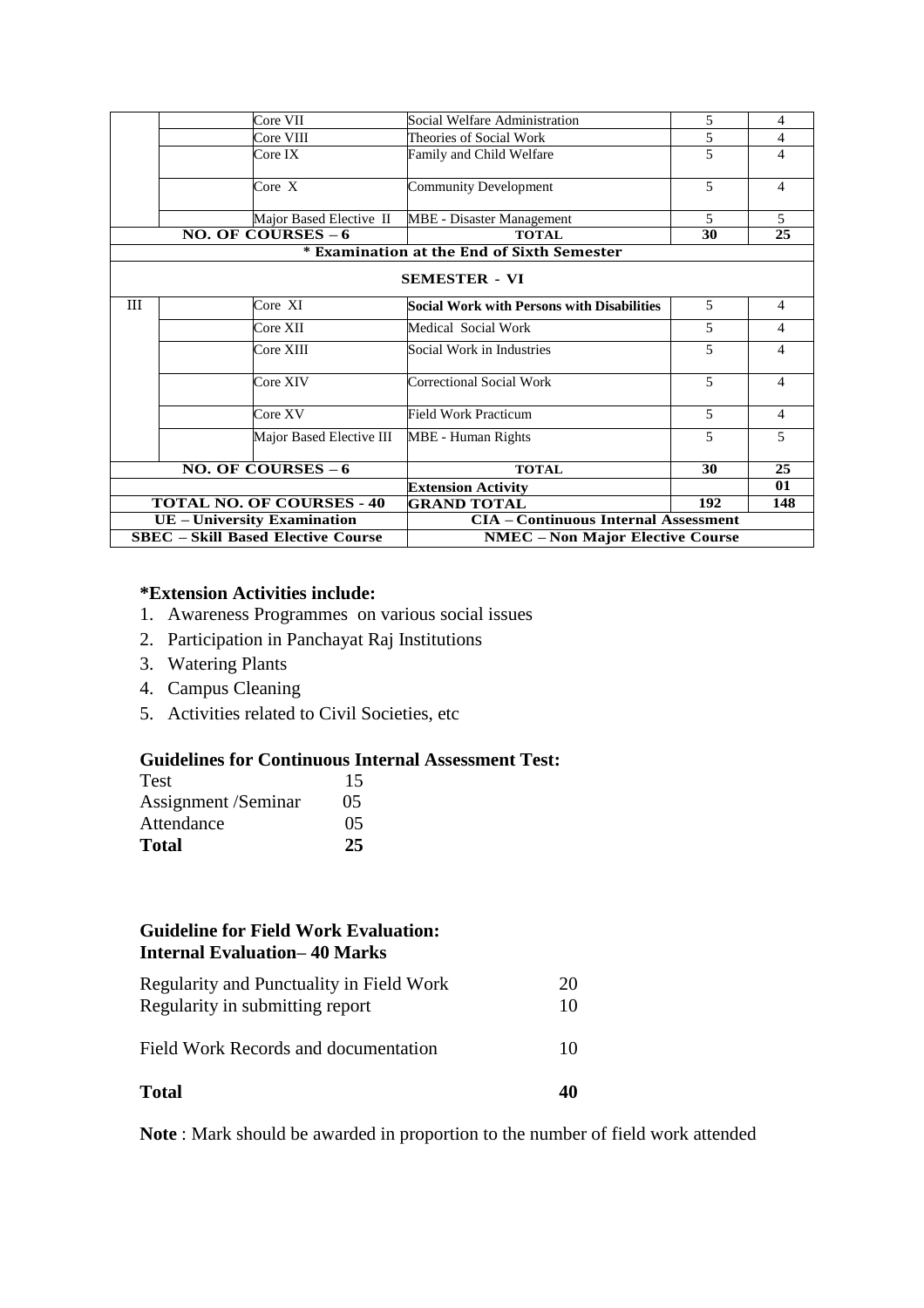# **External Evaluation - 60 Marks**

|           | Evaluation of participation in Rural Camp activities/              |    |
|-----------|--------------------------------------------------------------------|----|
|           | Observation visits / Field work activities of each year/semester / | 20 |
|           |                                                                    |    |
|           | Evaluation of field work reports and documentation-                | 15 |
| Viva Voce |                                                                    | 25 |
|           |                                                                    |    |
|           |                                                                    |    |

**Total 60**

#### **QUESTION PAPER PATTERN FOR EXAMINATION**

Time: 3 Hours Maximum Marks:75

# **Part-A (15 x 1=15 Marks)**

(Answer all Questions, Three questions from each unit)

## **Part - B (2 x 5=10 Marks)**

(Answer any two Questions, One question from each unit)

# **Part - C (5 x 10 = 50 Marks)**

(Answer all Questions, One question from each unit with internal choice)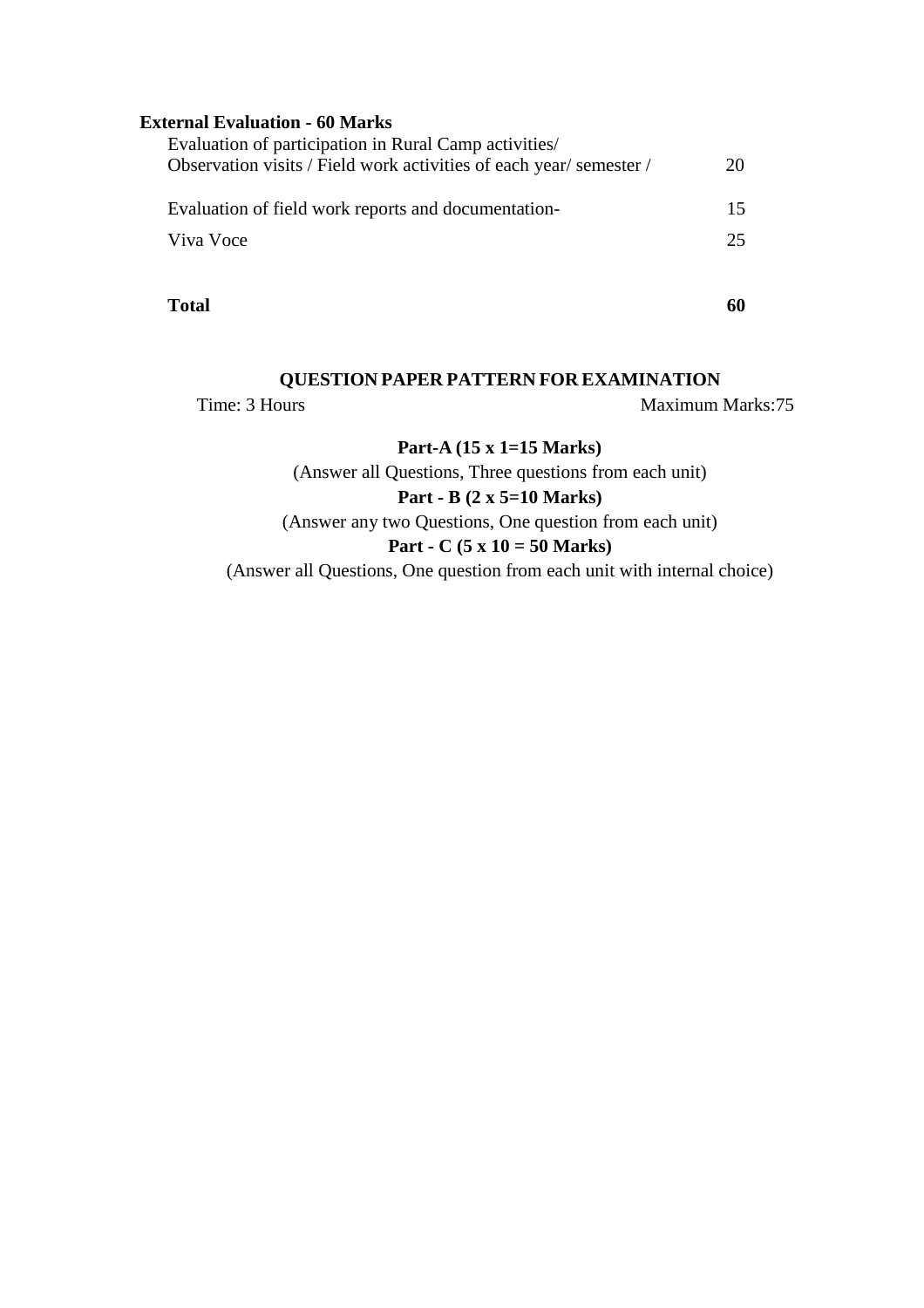## **CORE-I**

## **INTRODUCTION TO SOCIAL WORK**

#### **Unit: 1 BASICS IN SOCIAL WORK**

Basic concepts – social work: meaning, definitions, objectives and functions – Social welfare: meaning, scope and objectives - social service: meaning, difference between social service and social work - concept of social reform- social action – social security.

#### **Unit: 2 RELIGIOUS THOUGHTSAND SOCIAL WORK**

Religious thoughts of India – Hinduism- Christianity, Supreme Values of man, Modern Indian social thinkers: Swami Vivekananda, Gandhiji, Ambedkar and E.V.R

#### **Unit: 3 BASIC VALUE OF SOCIAL WORK**

Basic values of human life, Philosophy of social work, professional ethics, skills, roles and functions of social worker

#### **Unit: 4 HISTORCIAL DEVELOPMENT**

Historical development - Social work in the West and in India. Voluntary Social work and role of Non-Governmental social welfare Agencies.

#### **Unit: 5 METHODS AND FIELD OS SOCIAL WORK**

Methods and Fields of social work - Casework, Group work, Community Organization, Social Action, Social Work Research and Social Welfare Administration . Fields of social work: Labour welfare, Medical and Psychiatric social work, community development, correctional social work, Youth welfare and school social work.

#### **References**

1 Gangrade, K. D, (1976, Dimensions of Social Work, New Delhi, Marwah Publications

2 Paul Choudry (1964), Introduction To Social Work, Atma Ram And Sons

3 ShaikhAzharIgbal, (2005), Principles and practices of social work, Sublime publications, Jaipur,India Reference Books

1 Gangrade, K. D, (1976) ,Dimensions of Social Work, New Delhi, Marwah Publications

2 MishraP.D. (1994), Social Philosophyand Method, New Delhi, Inter India Publications.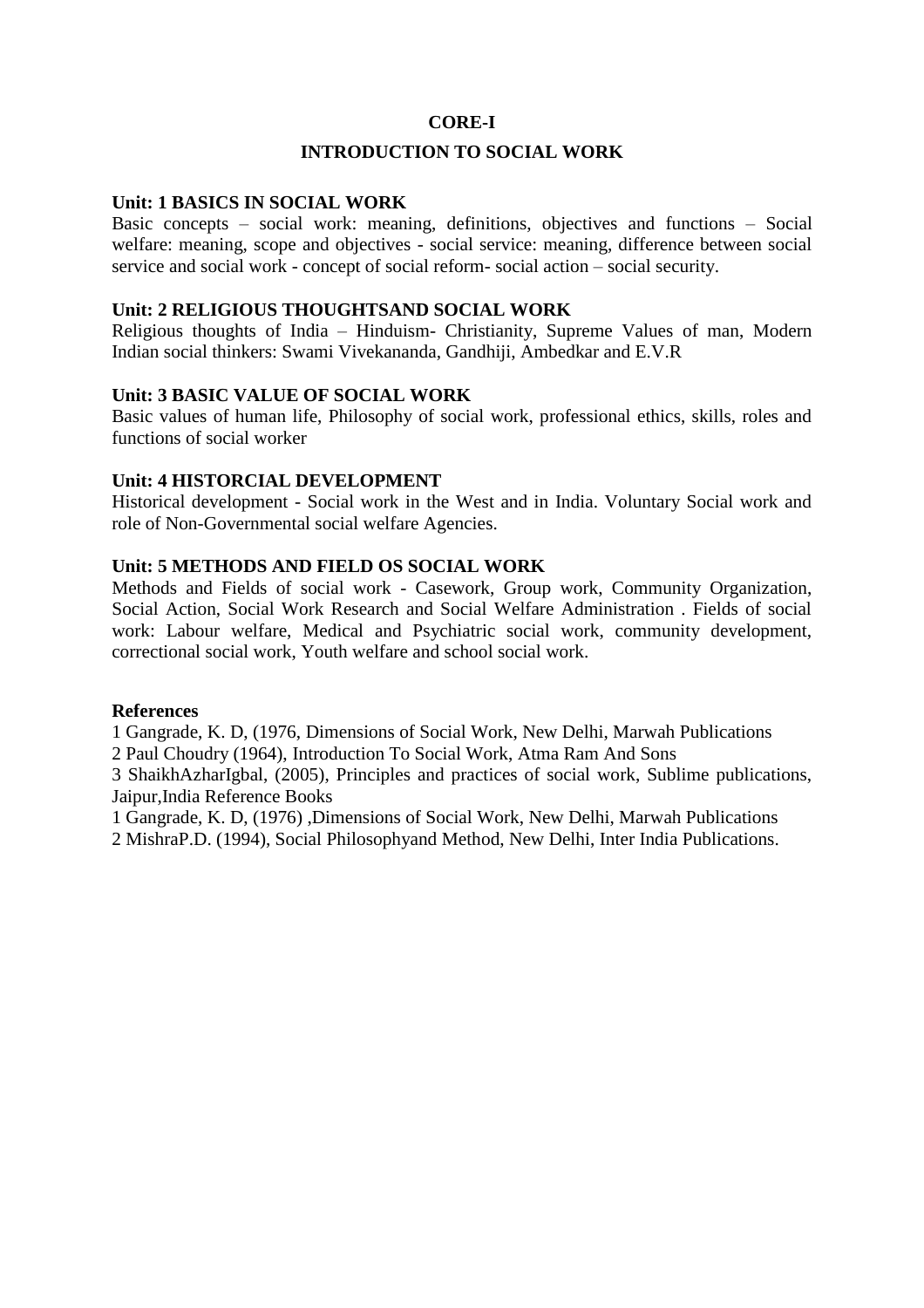#### **CORE-II INDIAN SOCIAL PROBLEMS**

#### **Unit:1 SOCIAL PROBLEM**

Social Problem-Concept-Meaning-Characteristics-General Causes-Effects- Remedial measures- Social organization-Social disorganization -Family disorganization- Individual disorganization-Deviant Behavior-meaning- types.

## **Unit:2 RURAL SOCIAL PROBLEM**

Rural social problems-Concept-Meaning-Illiteracy-Poverty- Unemployment-UntouchabilityExploitation and Bonded Labour-Caste dominance and Communal riots

## **Unit:3 URBAN SOCIAL PROBLEM**

Urban social problems-Concept –Meaning- Problems of Socialization and Isolation-Juvenile delinquency- Child Labour-Prostitution-Alcoholism- Drug addiction –STD and AIDS-Problems of Housing and Slums

## **Unit:4 GENERAL SOCIAL PROBLEM**

General Social Problems-Vagrancy-Beggary-Corruption-Issues related to consumer ProtectionEnvironmental Pollution-Dowry and Divorce-Suicide- Crime Terrorism

## **Unit:5 PROBLEMS OF VULNERABLE GROUPS**

Problems of Vulnerable Groups-Physically handicapped-Mentally handicapped-Problems of the destitute and Elderly-Role of Social Worker- Voluntary Organizations

# **REFERENCE:**

- 1. Merton, Robert.K and Nisbet Robert Lemert, Contemporary Social Problems Ny: Hard Course Brace 1965.
- 2. Lemert, Social Pathology Ny, Hard Couse Brace 1962. (1978 Reprint).
- 3. Athreya, Venkatesh B Sheela Rani Chuukkath. Literacy and Empowerment Sage Publishing , New Delhi, 1996.
- 4. Williams Kornblum, Joseph Julian, Social Problems, 8<sup>th</sup> Edition, Prentice Hall Inc., 1975.
- 5. Dr. Sunil, Social Problems in India Issues & Perspectives, Regency Publications House, New Delhi, 1990.
- 6. Bharti Sharma, Juvenile Delinquents and their social culture, Uppal Publishing House, New Delhi, 1990.
- 7. S.K. Bhattacharya, Social Problems in India Issues and Perspectives, published by Regency Publications, New Delhi.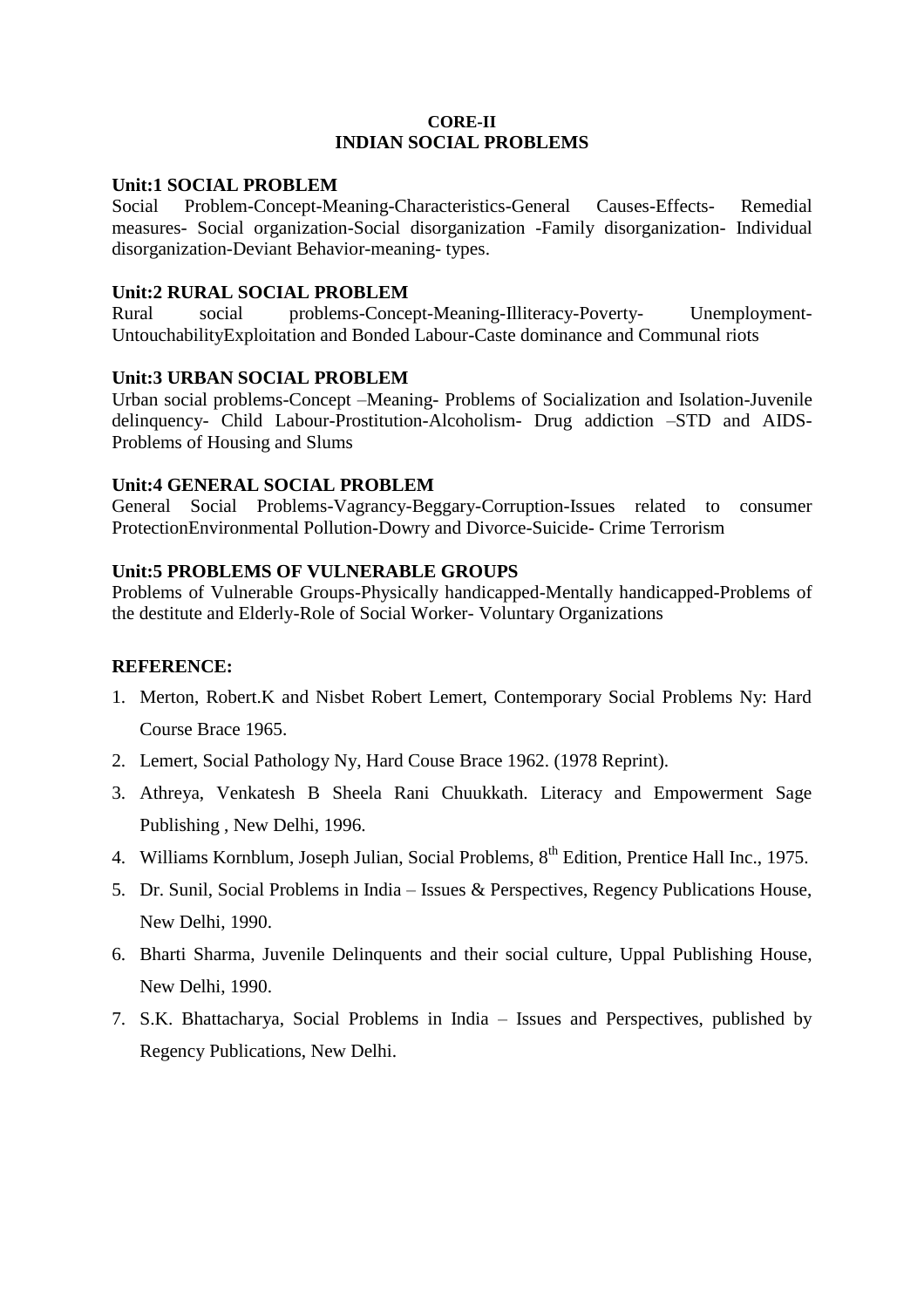#### **ALLIED -I**

#### **STRUCTURE OF INDIAN SOCIETY**

#### **UNIT 1:**

Social Work its relationship with social sciences. Society : Definition and Concepts of society, community, social groups, Associations and Institutions.

#### **UNIT 2:**

Culture: Definition and Concepts of Culture and civilization, Norms, Folkways, Institutions and laws, Role and Function of culture.

#### **UNIT 3:**

Social Stratification: Concept, Determinants, Caste, Class and Race.

#### **UNIT 4:**

Family: Structure and Functions of Family, Types, influences of other agents of socialization, changing Indian Family and its consequences on the individual and society, Family disorganization.

#### **UNIT 5:**

Social Control : Definition, Social Change: Concept, Process, Factors acting as agents of Social change.

#### **REFERENCES**

- 1. T.B.Bottomore, Sociology : A Guide to Literature and problems, New Delhi, Allen and Unwin (India) 1972.
- 2. K.M.Kalpadia, Marriage and Family in India, London, Oxford University Press, 1965.
- 3. Mac Iver and Page, Society, Macmillan and co., 1959.
- 4. Sharma, Introduction to Sociology, Sterling Publishers.
- 5. Srinivas, M.N.Caste in Modern India, Asia Publishing House, 1962.
- 6. Tumin.M. Social Stratification New Jersy: Prentice Hall, 1981.
- 7. Kumar S.Principles of Sociology, New Heights publishers and Distributors. New Delhi, 1982-83.
- 8. Social Control & Social Change K.Singh Published by Prakashan Kendra Lucknow, 2001.
- 9. Sachehidananada, Social Change in Village India. Published by AshokKumar Mittal Concept Publishing Company.
- 10. A. Kumar, Structure of Society, Anmol Publications, New Delhi.
- 11. Vidhya Bhusan & Shachdeva, An Introduction to Sociology, Kita Mahal Publications, Allahabad.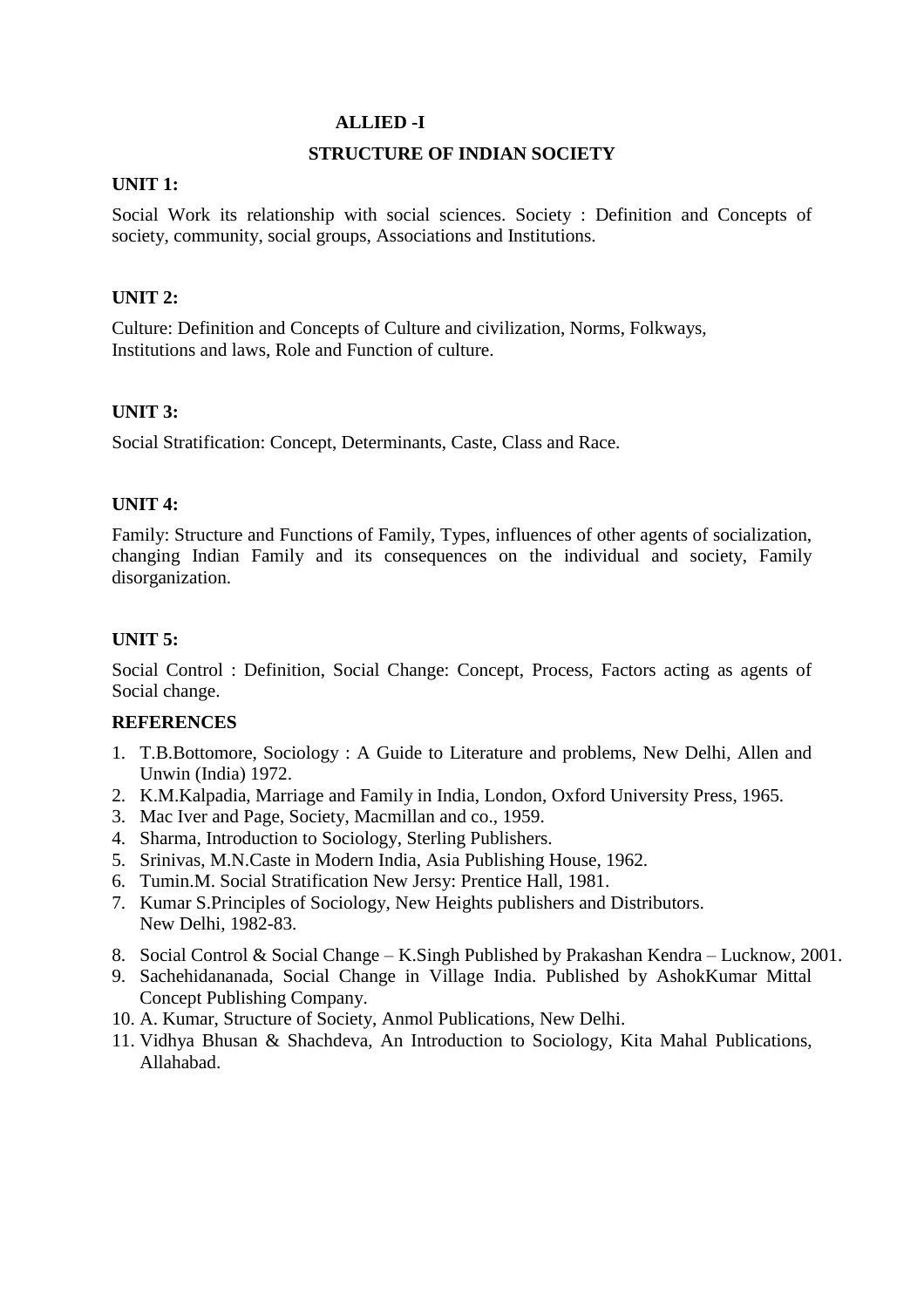#### **CORE-III DIRECT METHODS OF SOCIAL WORK**

## **UNIT -1**

Social Case Work – Definition, objectives, principles and basic concepts. Interviewing : Study, Diagnosis and Treatment .

## **UNIT - II**

Social Group work – Definition, objectives, principles: Types of groups, Group processes: Group work Processes

## **UNIT- III**

Community organization – Definition of Community organization, Principles, process of community organization and resource mobilization, Role of a community organization worker.

## **UNIT- IV**

Social case Work practice in Medical / Psychiatric/ Industrial / School settings and roles of case worker

## **UNIT -V**

Social group work practice in Medical/ Psychiatric/ Industrial / School settings and roles of group worker.

#### **REFERENCES**

- 1. M.S.Gore, Social work education, Asia Publishing House 1965:
- 2. Gisela Konapka Social Group Work, A helping process, New Jersy Prentice Hall:.
- 3. Fred Milson ,Skills in Social group work.
- 4. Gangrade, K.D.Community Organisation in India (Bombay: Popular Prakashan)
- 5. Social Work and Community Development, Institute for Substantiable Development, Lucknow, First Edition 2002. Published by J.L. Kumar for Anmol Publications Pvt. Ltd., New Delhi.
- 6. P.D.Misra, Social Work Philosophy and Methods, Inter India Publications, New Delhi.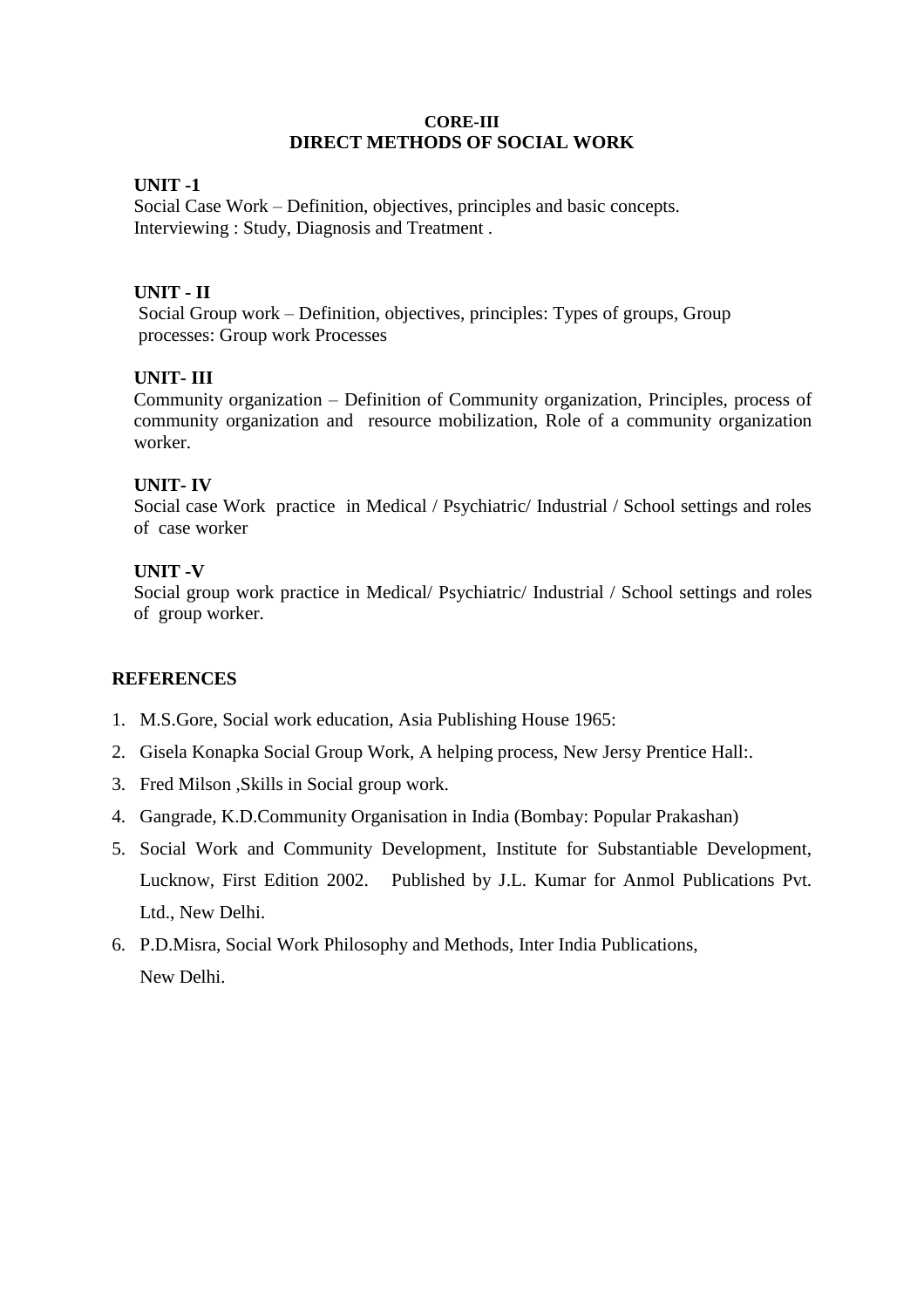#### **Major Based Elective-I INTRODUCTION TO COUNSELLING.**

# **Unit -I**

Introduction to Counselling: Meaning , definition, need and importance of counselling & professional ethics in counselling.

# **Unit -II Basic Principles of Counselling:**

Participation, individualization, confidentially , communication, acceptance , self confidence ,self awareness and other principles governing the counselling relationship.

# **Unit -III**

Counselling process, interview and its significance in counselling- Use of observation in counselling and understanding of emotion in counselling.

# **Unit -IV**

Techniques of group counselling, strategies and structure- barriers to effective Counsellingsessions: Counselling evaluation.

# **Unit-V**

Components of effective counseling; Personality of the counselor' s skills- Role and functions of the counselor in schools, industries, family, hospitals & rehabilitation institutions.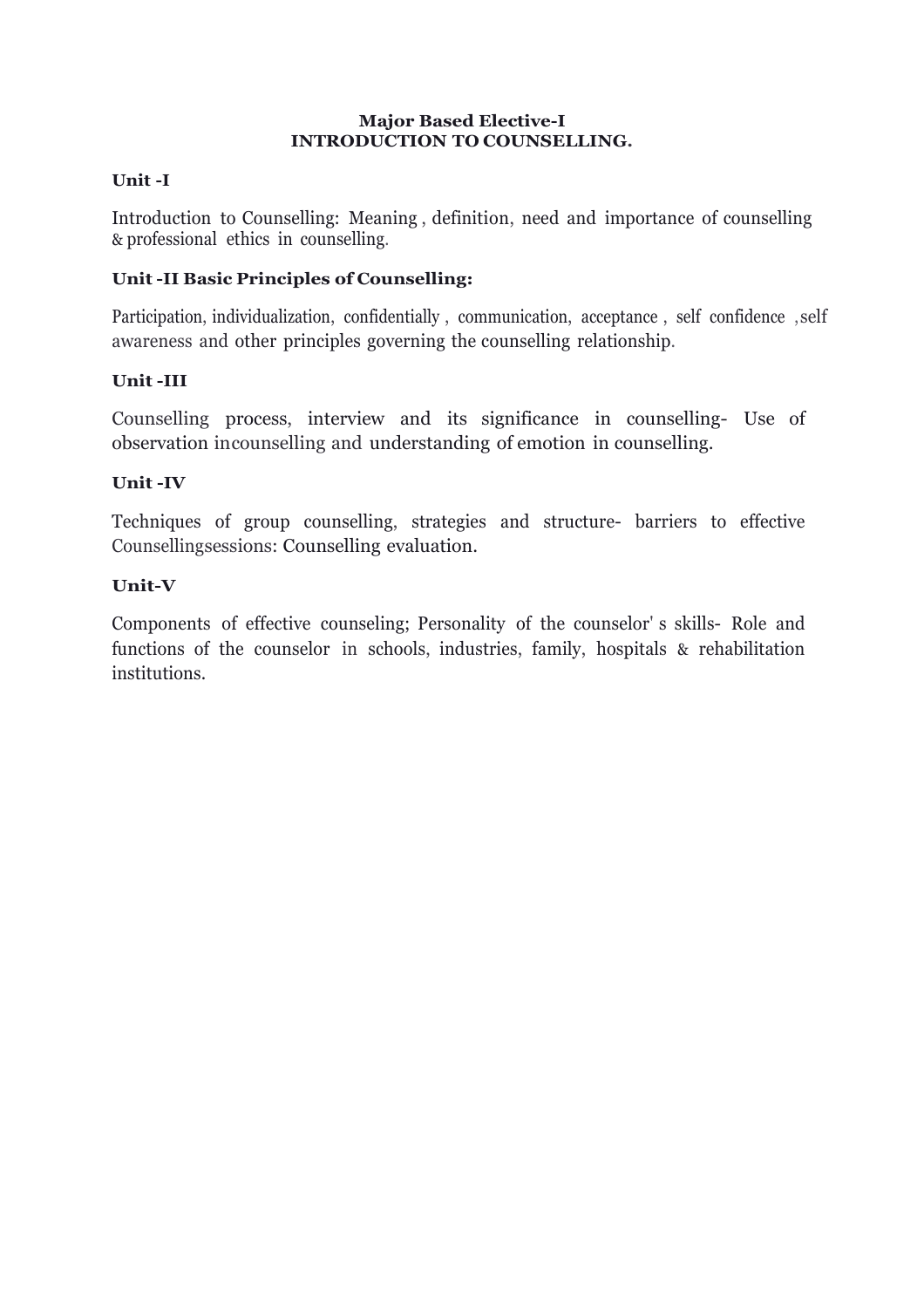#### **References:**

- 1. Burnett.J :Counselling with young people
- 2. Fred Machinery : Counselling for personal Adjustment
- 3. Morrisco C. Engine: Counselling with Young people
- 4. Shesrom Everlett, Brammer M.Lawrence: The Dynamics of counselling process
- 5. Tobbert,E.L: Introdution to counselling
- 6. Colin Feltham, Controversies in psycho therapy and counselling, Sage publications, NewDelhi, 1999.
- 7. Kathryn Geldard & David Geld.ard, Counselling Children, A pratical Introduction, Sage Publications,New Delhi, 1997.
- 8. Charles J.O.leary, Counselling Couples and Families. A Person centred Approach,, sagePublications, New Delhi, 1999.
- 9. Keith Tudor, Group Counselling, Sage Publications, New Delhi, 1999.
- 10. Don. C.Locke, Jane, E.Mayers, Edwin I.Iless, the Hand book of Counselling, Sage publication, International Educational and professional Publishers, New Delhi-200 l.
- 11. Tara Chand Sharma, Modern Methods of Guidance and Guidance and Counselling Sarup & Son's, New Delhi 2002.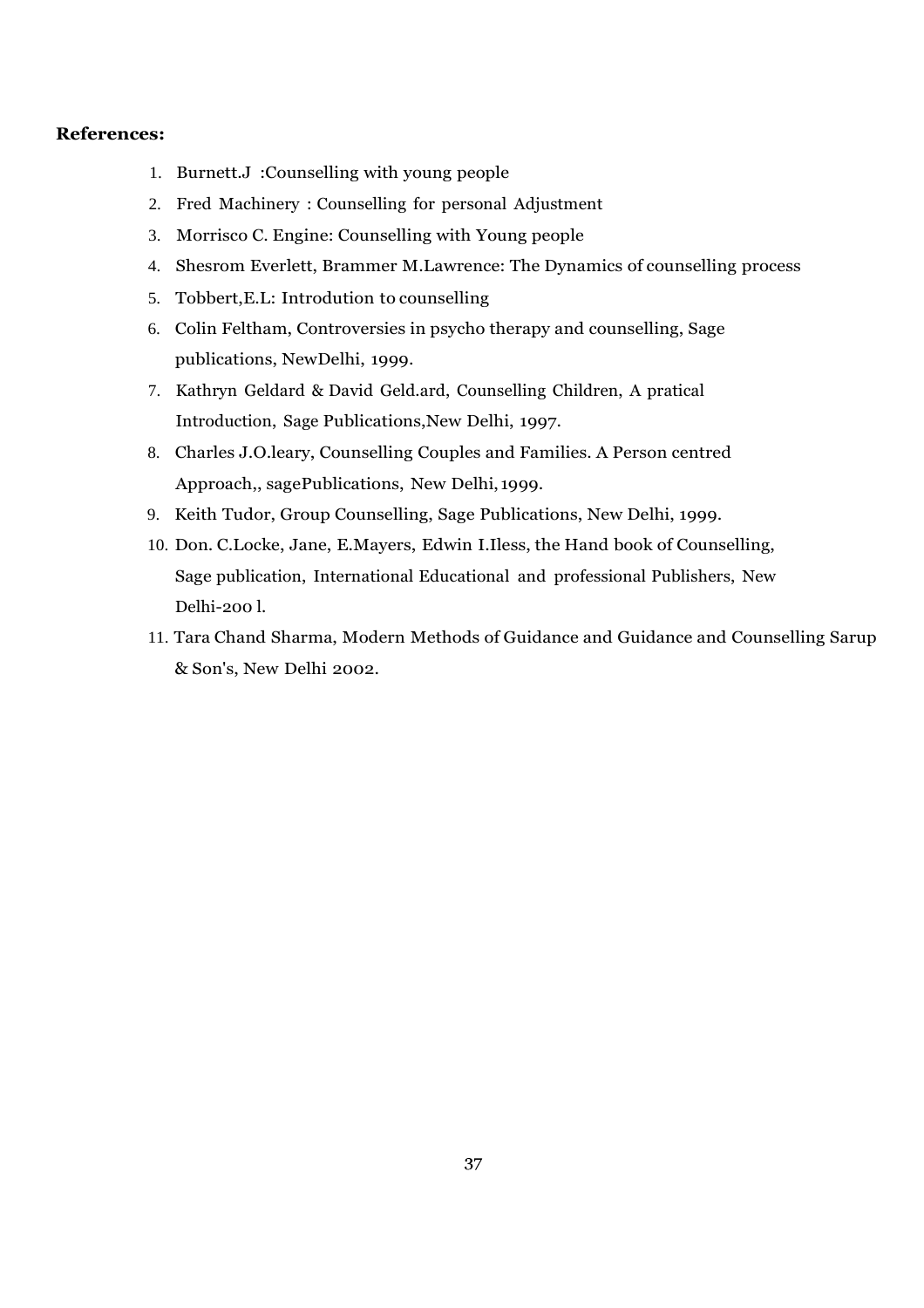## **Allied-II HUMAN GROWTH AND DEVELOPMENT**

#### **Unit -I Growth and Development**

Meaning of Growth and Development, Development tasks, Development stages. Conception pregnancy & Delivery. Infancy : Major adjustment of infancy. Babyhood :Emotional behaviour in babyhood – Hazards of babyhood. Early childhood : Emotional and Social Behaviour.<br>Late childhood : Emotional and Social Behaviour. : Emotional and Social Behaviour.

## **Unit -II Puberty**

Causes and age of puberty – Body changes at puberty – effects of puberty changes, adolescence – Developmental tasks of Adolescence, Emotional, Social aspects of adolescence.

## **Unit -III Early and Late Adulthood.**

Developmental tasks of Early Adulthood – Vocational, marital, social Adjustment – Late Adulthood – Adjustment to parenthood.

## **Unit -IV Middle Age.**

Developmental tasks of middle age – social adjustment – Adjustment to physical changes – vocational and marital hazards of middle age.

# **Unit -V Old Age**

Characteristics of old age – Development task of old age, adjustment to retirement – Adjustment to loss of spouse – Life hazards of old age.

#### **Text book**

Elizabeth B. Hurlock, Development of psychology, Tata Mc Graw Hill & Pub. Coorporation Limited, New Delhi, 2002.

#### **References:**

- 1. English Oscy, Emotional problems of living London : George Allen and Alwin Limited, 1958.
- 2. Hurlock E.B., Developmental psychology, 1975.
- 3. Thompson, C.G., Child Psychology, New Delhi, Sorject Publications, 1981.
- 4. Qamar Hasan, Personality Assessment A French Psychological Look, Gyan Publishing house, New Delhi, 1997.
- 5. Lawrence, Adult Personality Development, Theories and concepts, S. Wrightsman, Sage Publications New Delhi, 1994.
- 6. Alice Eagly H. & Shelly Chiken, The Psychology of Attitudes, Harcourt Brace Jovanovich college publishers, New York, 1993.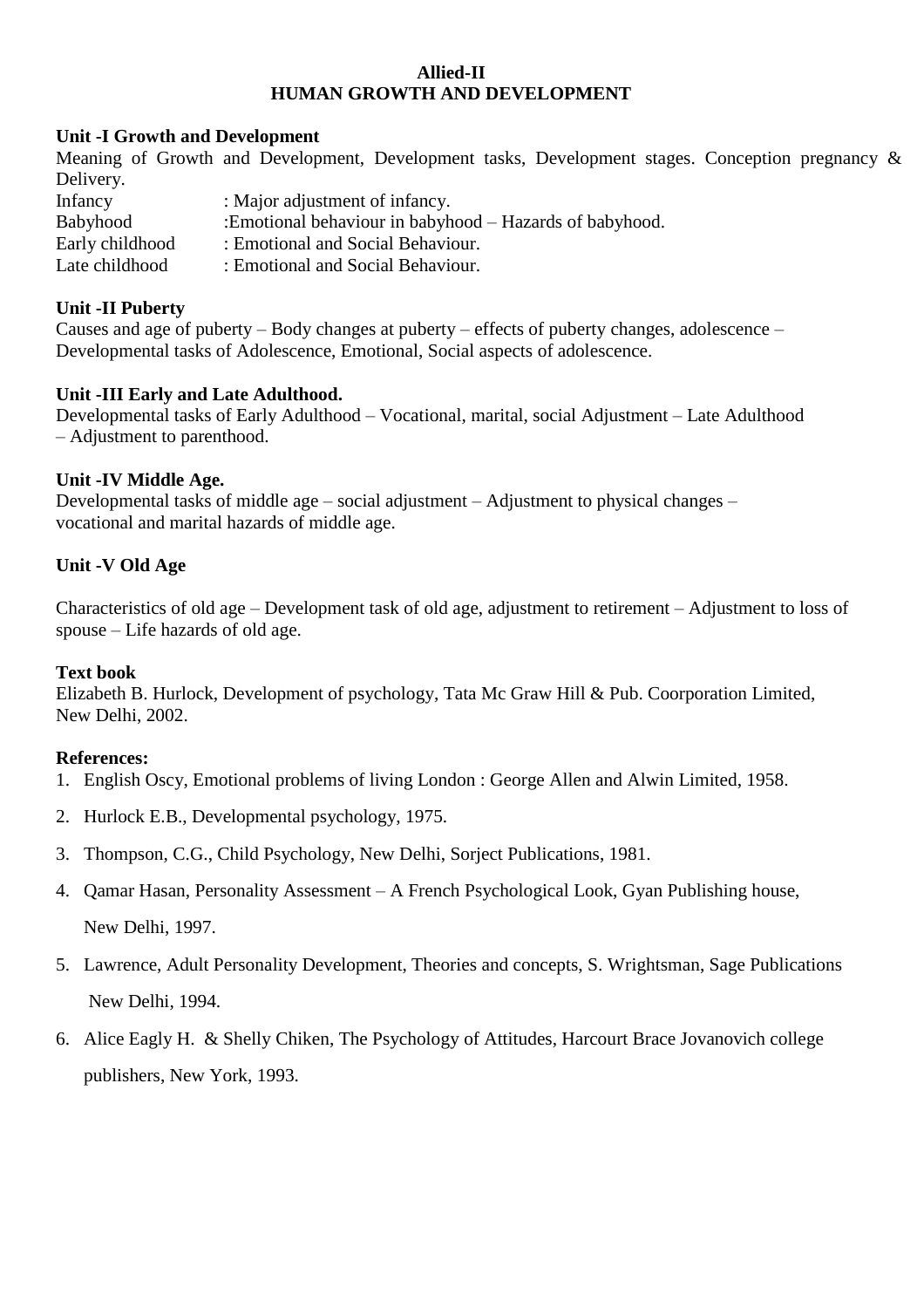#### **CORE-I**V **FIELD WORK PRACTICUM**

## **Purpose of field work practice**

- i) To orient the students to different settings of field work practice.
- ii) To understand the functioning of voluntary and governmental agency functioning in these settings.
- iii) To develop skills in observation and report wring.

## **Nature of field work practice**:

Students to be taken for observation visits to different agencies / Organisations/settings of social work practice in and around Periyar University.

# **The following settings are suggested:**

- 1. Organisation for Rehabilitation of Persons with Disability.
- 2. De-addition and De-toxification.
- 3. Orphanages and Destitute Homes.
- 4. Approved Schools.
- 5. Sanatorim / Hansonorium.
- 6. Psychiatric settings.
- 7. Slum visit & Village visit.
- 8. General Hospitals.
- 9. Homes for mental Retardation / spastic society.
- 10. Organisations work for upliftment of worker sections.

Atleast 15 visits to the above mentioned settings to be made in the III & IV semester.

Students to be given classroom orientation regarding the agency/ setting prior

to the field visit. Students are expected to write and submit detailed reports of their observation & remarks for each visit. Analysis and discussion to be held following report submission.

#### **Guide line for field work evaluation:**

|                                     | <b>Marks</b> |     |
|-------------------------------------|--------------|-----|
| 1. Regularity in field work         |              | 5   |
| 2. Regularity in submitting reports |              | 5   |
| 3. Observation during the visit     |              | 20  |
| 4. Report Writing                   |              | 20  |
| 5. Participation in discussion      |              | 10  |
| 6. Viva-Voce                        |              | 40  |
| <b>Total</b>                        |              | 100 |

# **Reference:**

1. Singh R.R., Field work in Social Work Education.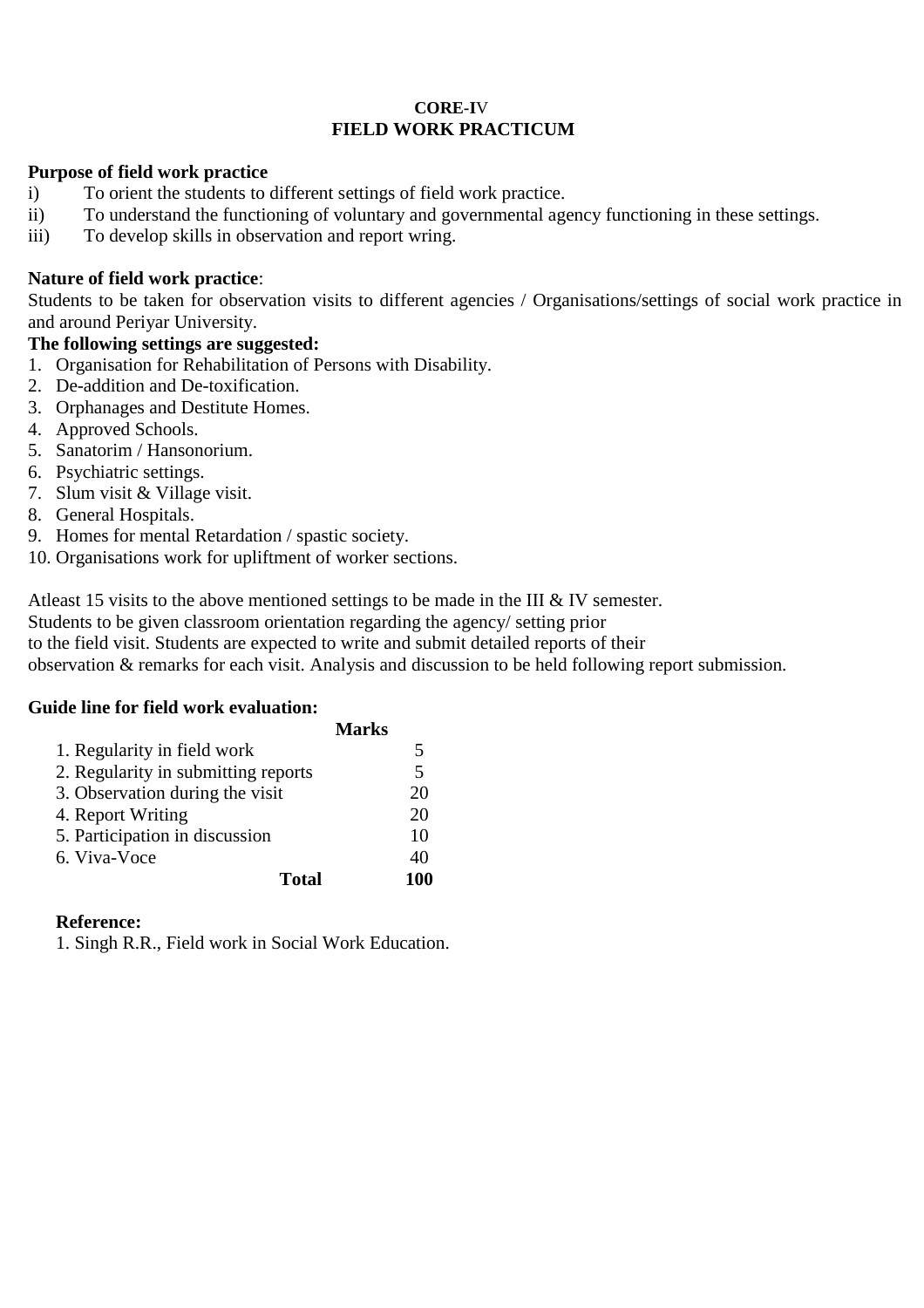# **Allied-III**

## **STATISTICS**

# **Unit -I**

Statistics:  $\cdot$  meaning, definitions, functions, uses importance of statistics. Nature and scope of statistics limitations of statistics. i

# **Unit-II**

Measures of central ten denary: mean: Meaning of Mean Merits and limitations of Arithmetic Mean. Median: Meaning, Merits and limitations of median. Mode: Meaning, Merits and Limitations of mode.

# **Unit-III**

Measures of dispersion: Definition, Significance of Measuring Dispersion, Mean Deviation: Meaning, Merits and limitations of Mean Deviation. Quartile Deviation and its uses. Standard Deviation: Meaning, Merits and limitations of standard deviation. Difference between Mean Deviation and Standard Deviation.

# **Unit-IV**

Correlation, definition, types. Measures of Karl Pearson Coefficient of Correlation, Rank Correlation. Merits and demerits of Correlation Chisquare test, Association of Attributes.

# **Unit-V**

Graphic presentation merits and demerits of graphics in social work research. Diagrams: Types and uses of diagrams

# References

- 1. Gupta. S.C and Kapoor V.K. Fundamentals of Mathematical Statistics,Sultan Chand and sons, (2001)
- 2. Freund J.E., Mathematical Statistics, Prentice hall, (2001)
- 3. Mukhopadhyay P, Mathematical Statistics, New Central Book Agency, (1996)
- 4. Hogg and Craig, , Introduction to Mathematical Statistics, PearsonEducation, (1995)
- 5. Cochran, W. G: Sampling Techniques, Wiley Eastern, 3rd edition
- 6. Gupta, S.C., and V.K.Kapur: Fundamentals of Applied Statistics, SultanChand and Co., 3rd edition.
- 7. Singh, D and Chaudhary, F.S(l986); Theory and Analysis of Sample SurveyDesign, Wiley Eastern
- 8. Goon, A. M., et al., Fundamentals of Statistics Volume II, World Press,6th edition.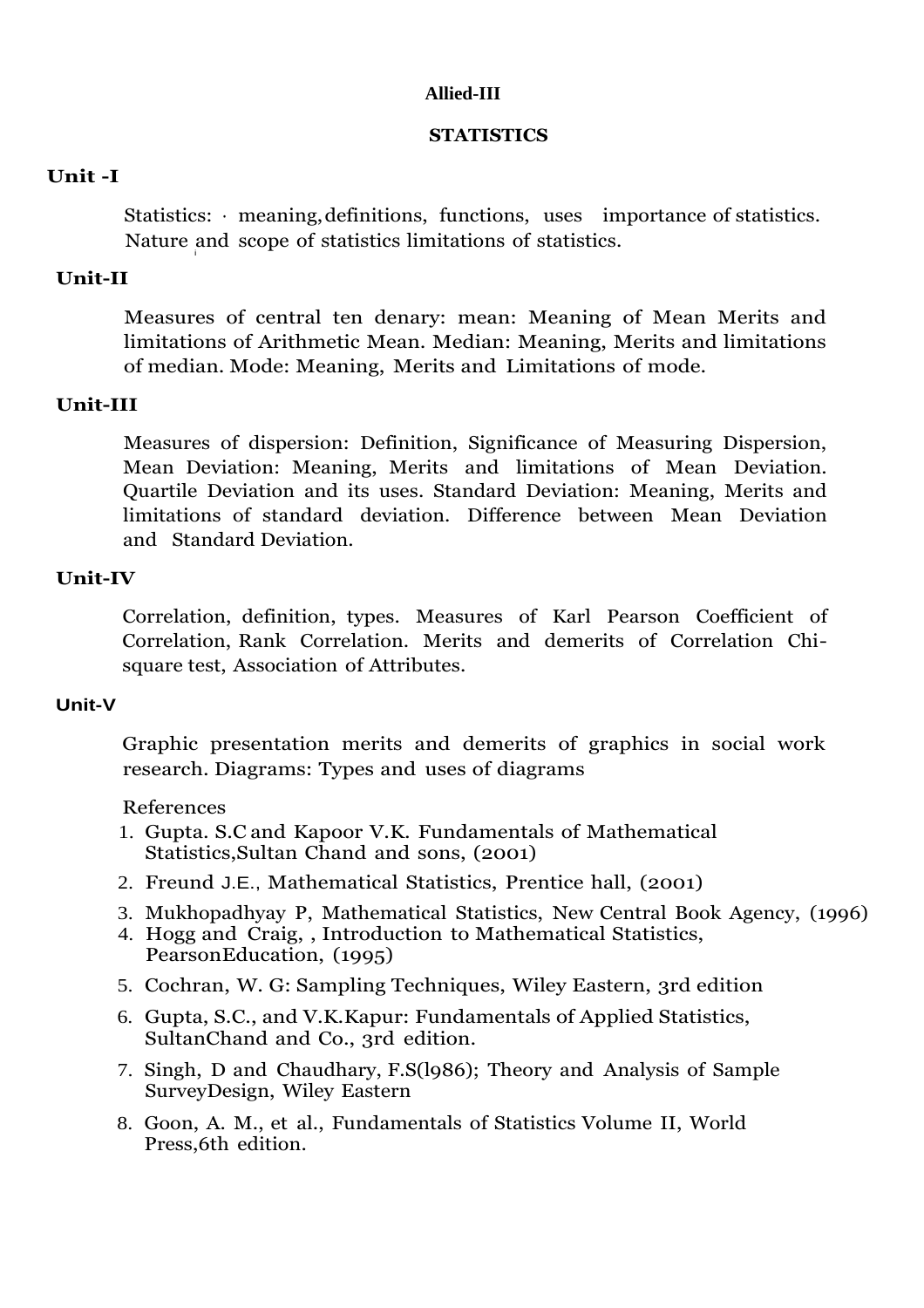# **SBEC-General Science**

# **Unit 1**

Introduction to Human Evolution: The evolution of life - Homo sap1ens as a living organism, biological evolution, genetics, and fossil hominids

# **Unit 2**

Physics: General Scientific laws - Inventions and discoveries - National scientific laboratories - Mechanics and properties of matter - electricity and electronics - Heat, light and sound

# **Unit 3**

Chemistry: Elements and Compounds - Acids, bases and salts - Fertilizers, pesticides, insecticides

# **Unit 4**

Botany-Main Concepts of life science - Classification of living orgamsm Nutrition and dietetics-Respiration

# **Unit 5**

Environment Science: Meaning, importance, conservation of nature and exploitation - environmental issues - global warming, loss of Biodiversity

# **Reference:**

- 1. Bertha Clark. 2010. General Science, Publisher: EuropaischerHochschulverlag Gmbh & Co
- 2. Y. K. Singh. 2005. Teaching of General Science; AP H Publishers
- 3. Verma, H.C, Concepts of Physics 2 (English) 1st Edition Publisher:Bharati Bhmvan Pub. & Distributors
- 4. Sunetra Roday Food Science and Nutrition 2nd Edition 2012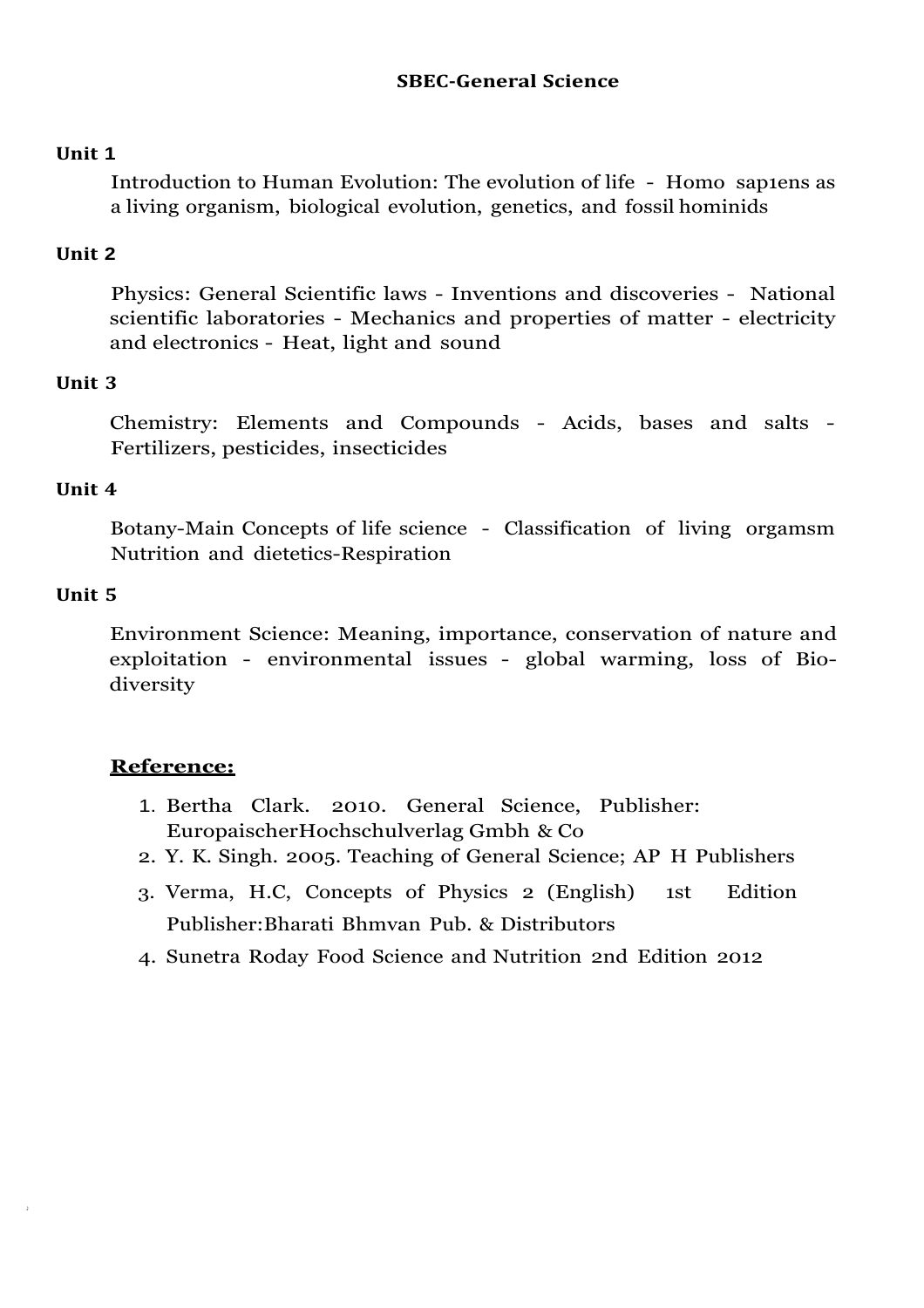## **SBEC-FUNDAMENTAL OF ACCOUNTING**

# UNIT- I

Introduction to Accounting: Definition of Accounting, needs of accounting, objectives, advantages- types of Accounting- double entry system and its advantages- single- entry system and its limitation.

# UNIT-II

Recording of Transactions Kinds of Accounts- Rules for recording transactions- Books of accounts- Subsidiary Books- Journal, Petty Cash Book, Cash Book (Problems), bank Reconciliation Statement (Problems) , Purchase Book, Sales Book, Purchase returns book, Sales returns book, bills payables books.

# UNIT-III

Ledger Accounts : Balancing ledger Accounts- Trail Balance, meaning, objectives, scope and preparation- Errors and their rectifications.

# UNIT-IV

Final Accounts: Trading, Profit and loss accounts and balance sheetobjects, Adjusting entries, Depreciation: Meaning - Reasons and Methods.

# Unit-V

Accounts of Non-Profit organizations: Receipts and Payments of Accounts-Income and Expenditure Accounts- Balance Sheet, Capital and Revenue expenditure- Accounts curren\_t Average due date (Problems).

# References

- 1. Financial Accounting- R.L.Gupta and V.K.Gupta Sultan Chand & Sons, New Delhi.
- 2. Financial Accounting S.P.Jain and K.L.Narang Kalyani Publishers,Ludhia
- 3. Financial Accounting Reddy and Murthy- Margham Publications,Chennai-17.
- 4. Advanced Accounting I Dr.Chandra Bose PHI Learning (P) Ltd. 3.Advanc
- 5. Accounting I Dr.S.Peer Mohamed Dr.S.A.N.Shezuli Ibrahim PassPublication, Madurai.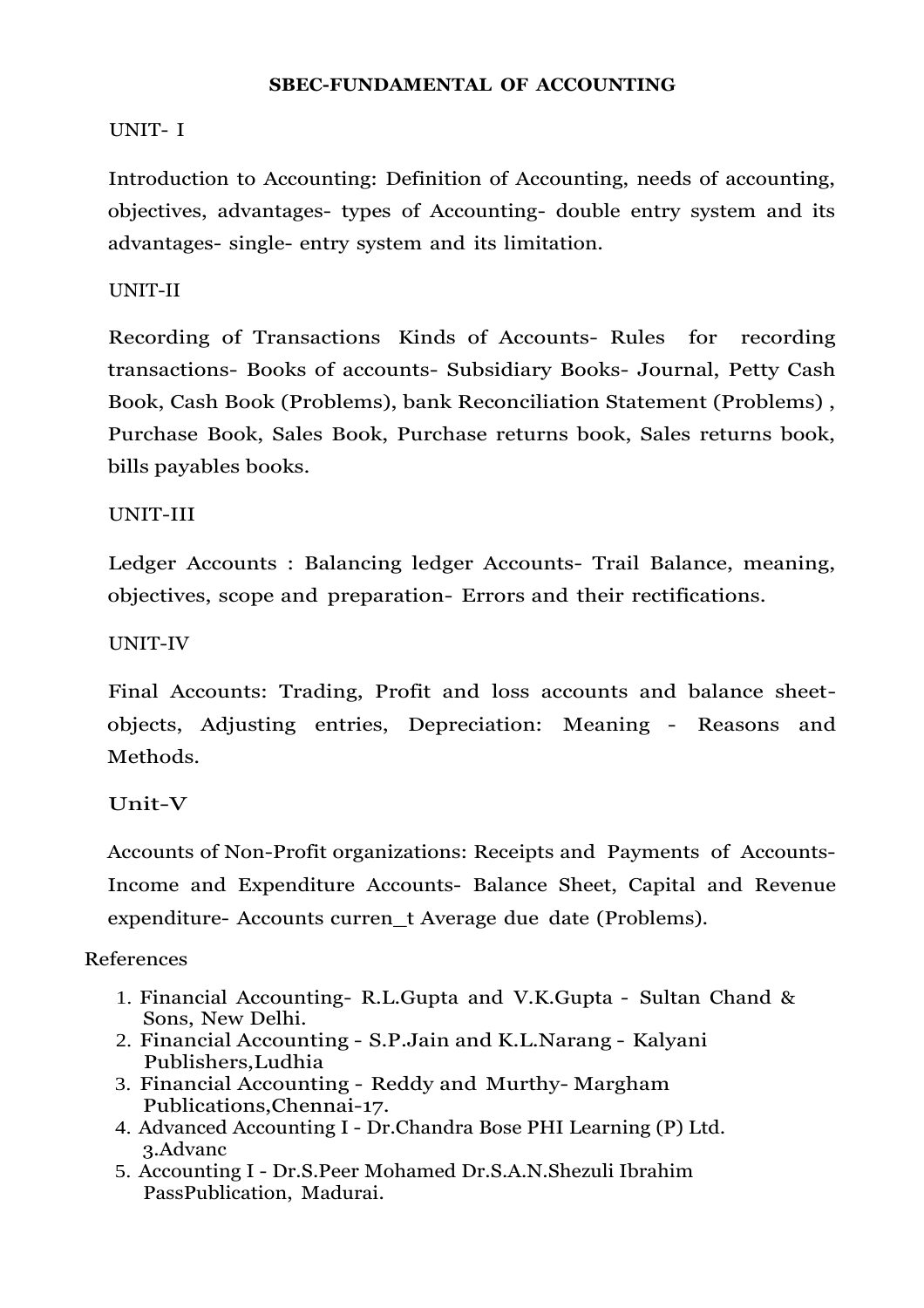#### **SBEC-INDIAN POLITY**

# **Constitutional Framework:**

Historical Background, Salient features of the Indian Constitution, Preamble to the Constitution, Amendment of the constitution, Basic structure of the constitution. Union and its territory and Directive principles of state policy

# Unit II

**System of Government:** Parliamentary system, Federal System, C ntte- state relations, Inter-state relations and Emergency provisions.

# Unit III

# **Union Government:·**

Functions of President, Vice-President, Prime Minister, Central Council of Minister, Cabinet committees, Parliament, Parliamentary committees and Supreme Court.

# Unit IV

# **State Government:**

Activities of Governor, Chief Minister, State Council of Ministers, State legislature and High court.

# Unit V

**Local Government:** Panchayati Raj, Evolution of Panchayati Raj, Salient features of the act (73rd amendment act of 1992) and Municipalities and Munitcipal Corporations

# **References**

- 1. Laclau Ernesto, *Politics and Ideology in Marxist Theory,* Verso,London, 1977
- 2. Kothari Rajni, *Caste in Indian Politics,* Delhi, 1973
- 3. Miller David, *On Nationality,* Clarendon Press, Oxford, 1995
- 4. Bhargava Rajeev, *Secularism and its Critics,* OUP, New Delhi, 1999.
- 5. Chandhoke Neera (edt) *Understanding the Post Colonial World,* Sage, New Delhi, 1994
- 6. Nash Kate, 2000, *ContemporaryPolitical Sociology,* BlackwellPublishers, Massachussets
- 7. Ernst Gellner, 1983, *Nations and Nationalism,* Cornell University Press
- 8. Gershon Shafir (ed) 1998The *Citizenship Debates,* University of Minnesota Press Charles Tilly, Coercion, Capital and European States, Blackwell

Unit I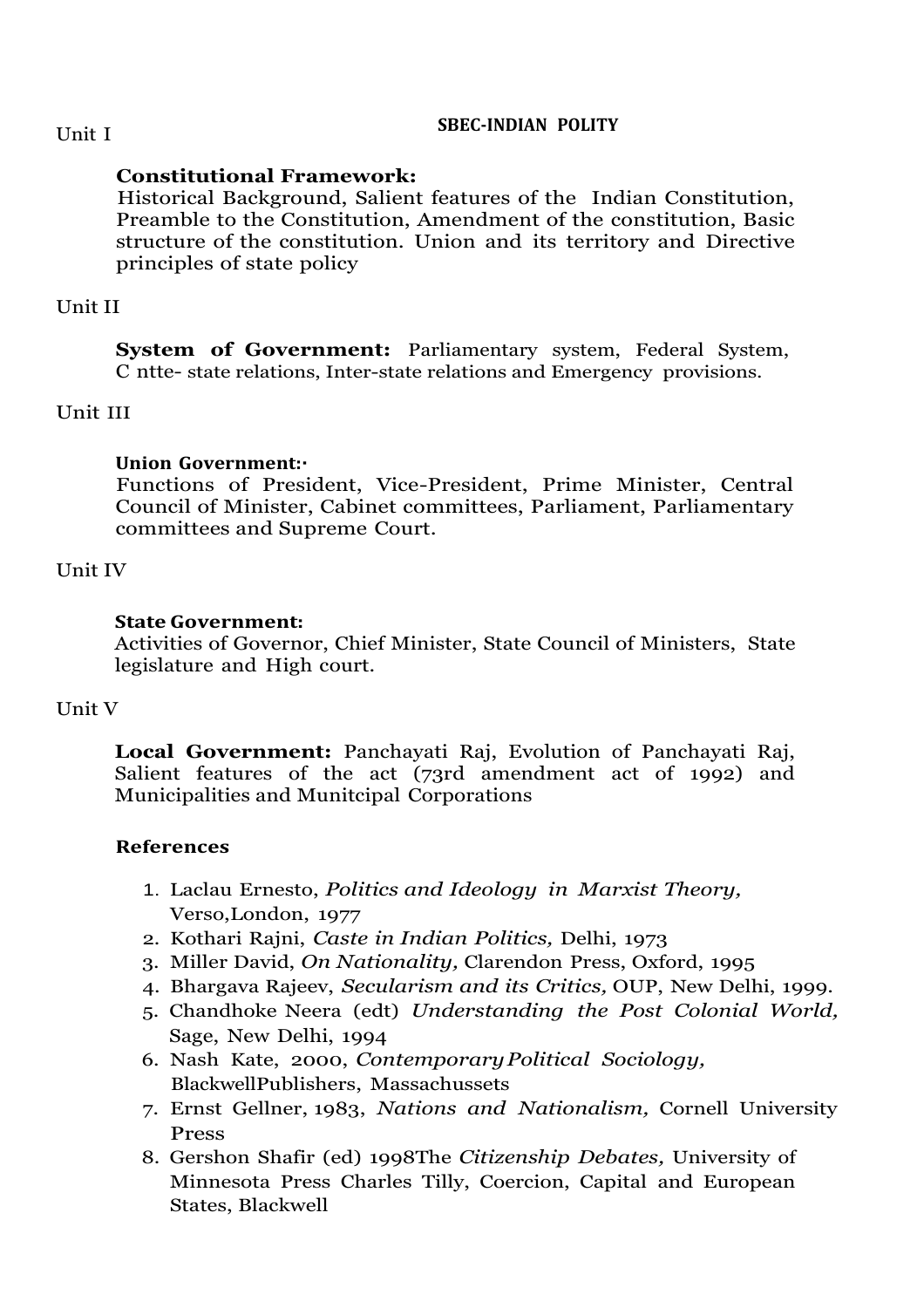## **NMEC-I-SOCIAL LEGISLATIONS**

#### **Unit:1**

#### **SOCIAL LEGISLATION AN INTRODUCTION**

The concept of Social Legislation - Needs and Importance of Social legislation - Social Welfare & Social Charge - Concepts of Social Justice - Social assistance - Social Security, Directive **Principles** 

of State Policy.

#### **Unit:2**

#### **PERSONAL LAWS OF HINDU AND MUSLIM**

The Hindu & Muslim laws governing marriage, divorce, adoption & inheritance.

#### **Unit:3 SOCIAL LEGISLATION FOR WEAKER SECTION**

Social legislation relating to the physically, mentally & socially handicapped persons, SC/ST, legislations relating to the Welfare of the children & women.

#### **Unit:4 CORRECTIONAL SETTING AND SOCIAL LEGISLATION**

Social legislation for amelioration of social problems such as delinquency, prostitution, dowry,

beggary.

# **Unit:5 SOCIAL LEGISLATION AND SOCIAL WORK**

Legislation and social work, role of social worker in promoting in social justice.

#### **References:**

1 Agarwal.R.K, (2016) Indian Law, Central Law Agency, Allagabad.

2 Gangrade K.D, (1978), Social legislation in India, Impact Social Legislation on social change.

Concept Publishing Company

3 Sone R.K. Walla D.R. - Law and layman Tara Povalla and Sons Bombay.

Reference Books

1 Social Legislation - Its role in social welfare - Government of India, New Delhi, Publication Division.

2 Tandan .M.P. (2018), Indian Penal Code, Allagabad Association, .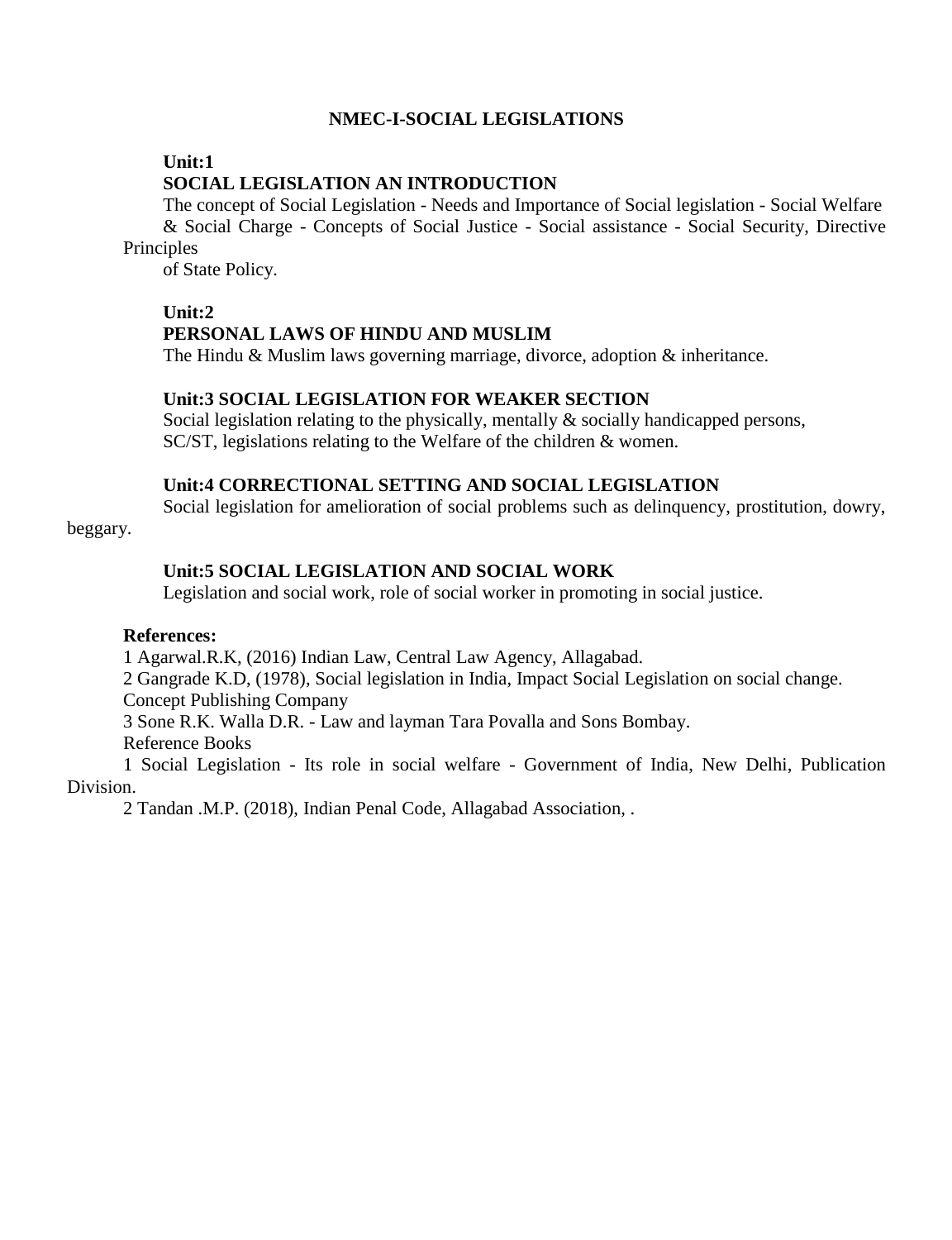## **CORE-V FIELD WORK PRACTICUM**

#### **Field Work Practice:**

Students to be given an opportunity of arranging a 10 day social work camp in and around Trichy district.

Study tour programme is to be arranged outside Periyar University,Salem to help the students to learn and

compare the functioning of various agencies / settings of social work practice.

Students to be given proper orientation and pilot study experience prior to the camp.

Students are expected to write and submit detailed reports of their activities during their camp and observation, remarks of their visits during study tour programme.

# **Guidelines For Field Work Evaluation**

|                                                       | <b>Marks</b> |
|-------------------------------------------------------|--------------|
| 1. Regularity in Field Work (Camp and Study tour)     | 10           |
| 2. Regularity in submitting the Reports               | 5            |
| 3. Regularity in supervisory conference               | 5            |
| 4. Report Content                                     | 20           |
| 5. Initiativeness & Resourcefulness                   | 10           |
| 6. Utilisation of supervision for professional growth | 10           |
| 7. Viva – Voce Examinations                           | 40           |
| Total                                                 | 100          |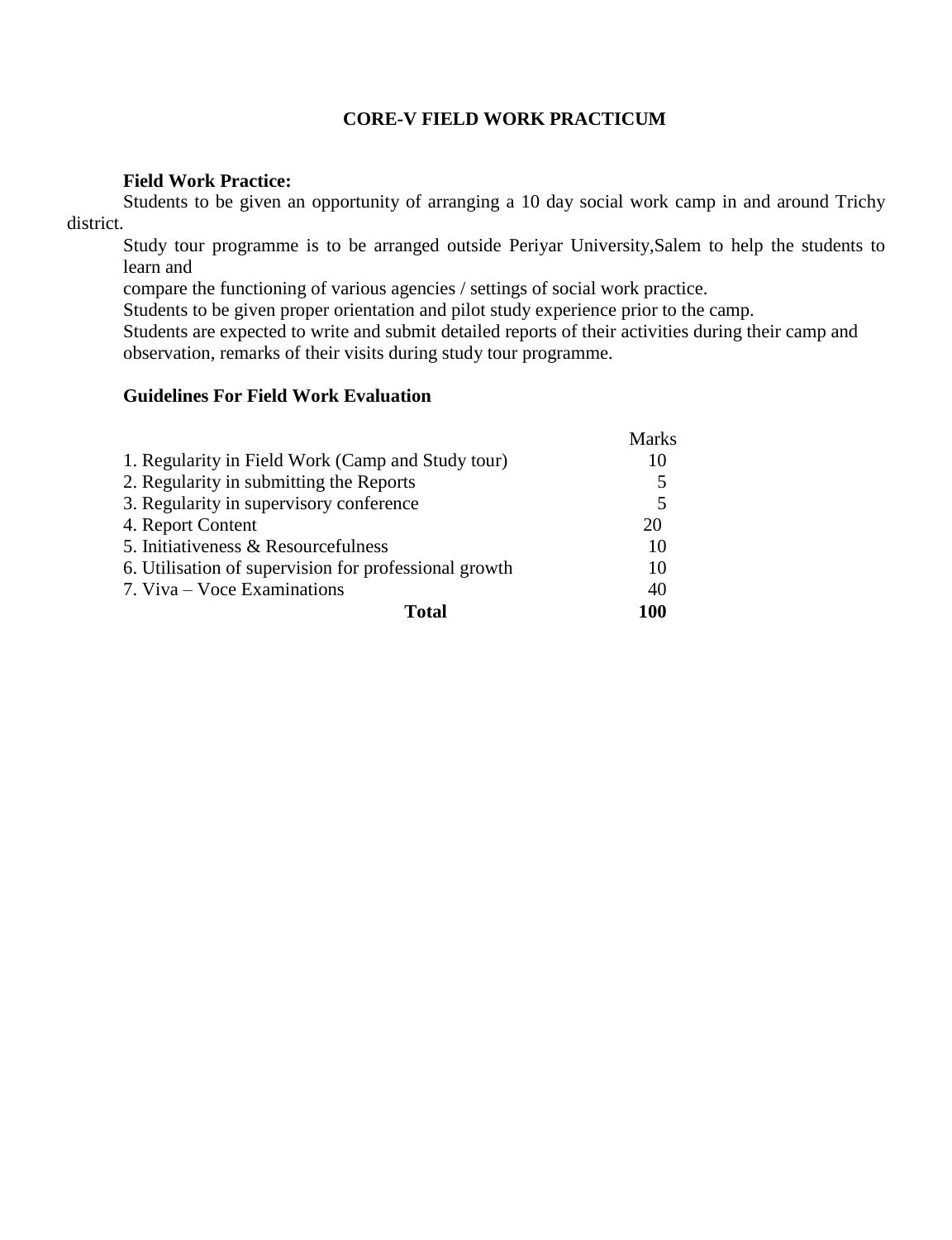#### **ALLIED-IV DEVELOPMENT COMMUNICATION**

# **Unit -I**

Communication: Concept, definition and purpose; Need and importance of communication.

# **Unit -II**

Types, Principles and models of communication: Communication process: Channels and stages of communication: Skills and techniques of communication, Communication media and its role; Role of language in communication.

# **Unit -III**

Communication with self concept of self growth – goals of interpersonal communication, Interviews,

## $Non -$

verbal communication in small groups.

# **Unit -IV**

Mass communication for social change and social action; Types of mass media, selection of suitable approaches

and media for different target groups.

# **Unit -V**

Written communication – Types, guidelines in developing different types of written communication.

# **References:**

- 1. Dahama, O.P., Communication for education, New Delhi, JCH.
- 2. Berlo David.K: the process of communication. An Introduction to theory and practice, New York, Holt Rirepart

and Winston Inc.

- 3. Nalini Vittal : Communication for Rural Development in India: some facts, Hyderabad HIRD.
- 4. Schram willur : Mass communication Urban. (A university of illness press)
- 5. Tunitall. J (ED): Media Sociology : Reader London constable.
- 6. Singh K.N & Singh S.N –Effective communication media for Rural Audiences (Bombay : Dharmmal Morarji Chemical C0.Ltd.,)
- 7. Rogers E.M & Shoemaker F.F : Communication of innovations, A cross cultural approaches.
- 8. Developing Communication Skills, Krishna Mohan Meera Banerji, Birla Institute of Technology and Science, Pilani, 1990.
- 9. Rayudu C.S., Communication, Himalaya Publishing House, Mumbai.
- 10. Singh U.K. Sudarasan K.N., Broadcasting Education, Discovery Publishing House, New Delhi.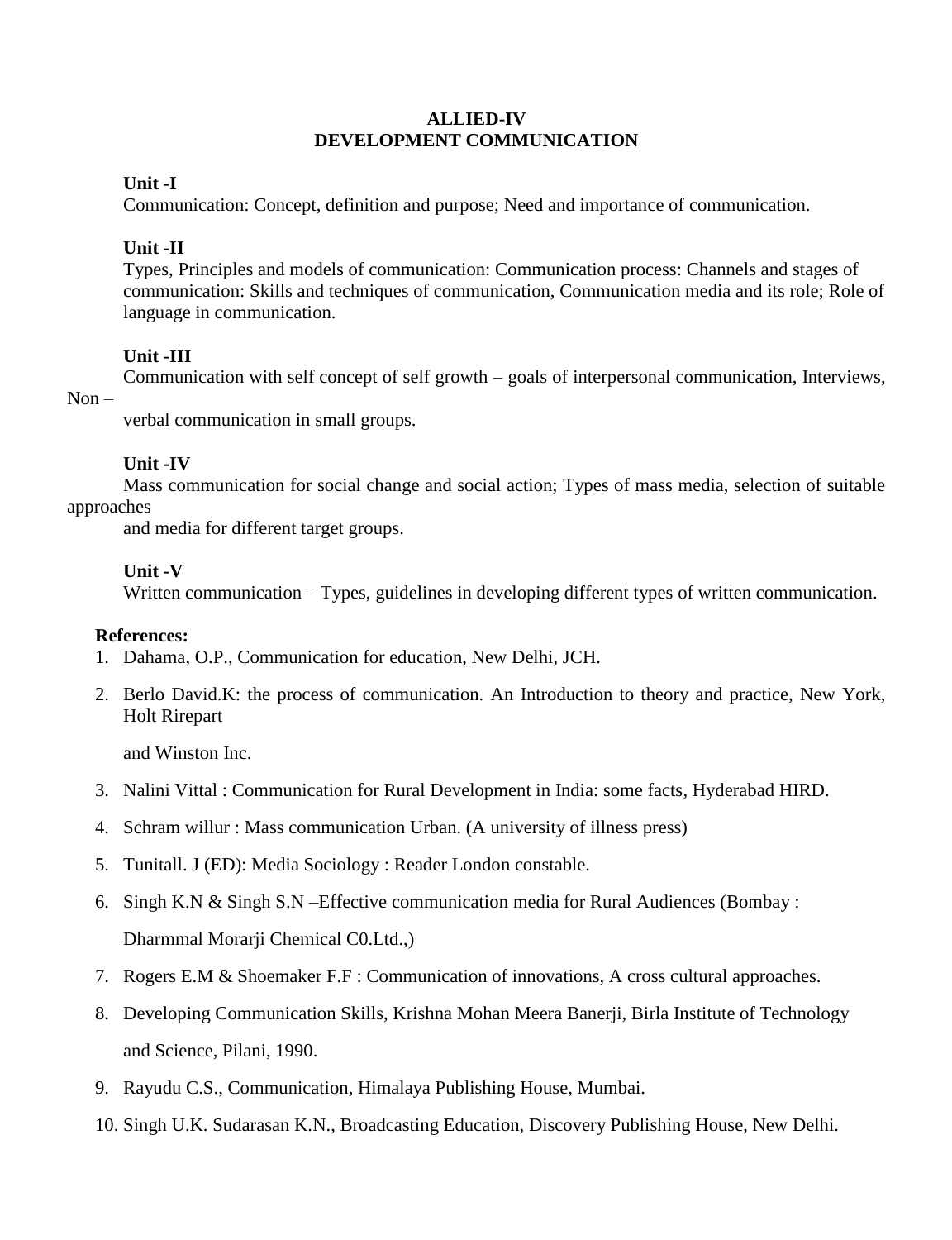# **SBEC**

# **General Knowledge – India**

# **Objectives:**

- 1. Toknowmore about our country
- 2. To make our students to aware of our natural resources
- 3. To know about our scientific and Technological capability of our Nation

# **UNIT – I**

Physical features of India – Natural and Political boundaries – Northern Plains – The Deccan plateau – Major RiverSystemofIndia–Soils in India.

# **UNIT – II**

Agriculture – Main crops and produces – Green Revolution – Dairy farming – Methods of irrigation – Mineral Resources of India – Forest Resources.

# **UNIT – III**

Indian States – Union Territories – National parks and Wild life sanctuaries – Important Sites and **Monuments** 

– National insignia – National Flag – National Emblem – Record Makers of India – World Records held by India.

# **UNIT – IV**

Transport and Communication – Railway zones – Major Ports – Air Transport – Defence and Security – Defence Setup – Navy – Airforce.

# **UNIT – V**

Science and Technology – India's Missile Programme – Agni – Prithvi – Akash – Trishul – Astra – India's space programme –Aryabhatta – Bhaskara I – Indian National Satellite System – India'sAtomic Research –PokhranChandrayan–I–KalpanaChawla.

# **REFERENCE BOOKS**

- 1. Gopal Singh–Geography ofIndia
- 2. ManoramaYearBook (Tamil&English)
- 3. India, AReference Annual, Latest Edition, Publication Division, Govt. of India.
- 4. Chronicle Year Book, Latest Edition
- 5. Atlas,India,OxfordUniversityPublications
- 6. ThePearsonConciseGeneralKnowledgeManual, 2011.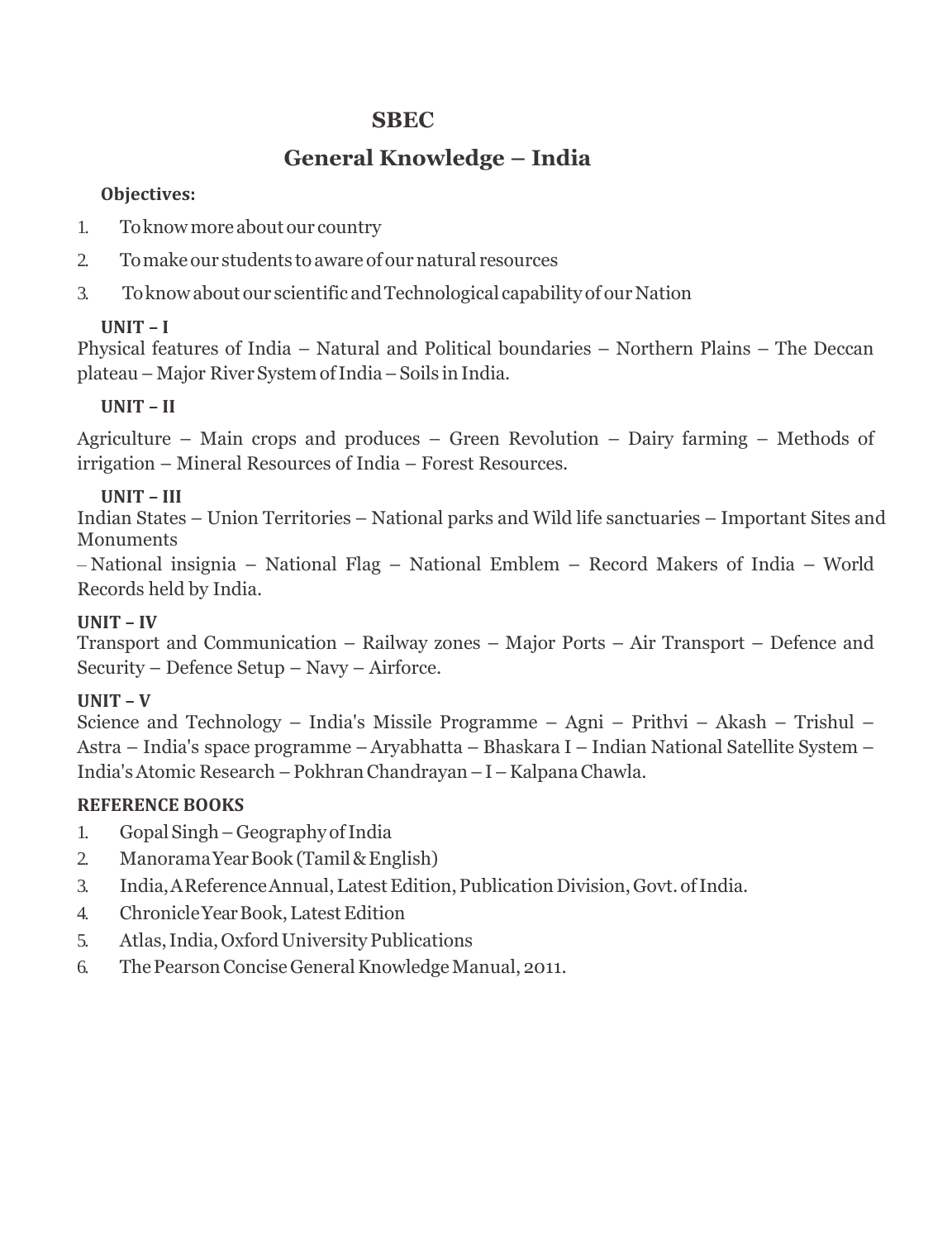#### **SBEC Personality Development**

Unit-1

Personality: definitions, meanings, elements of personality, types of personality, determinants of personality, personal SWOT Analysis

 $Unit - II$ 

Personality enrichment: self-esteem, self-concept, advantages of high self-esteem. Characteristics of people with high and low self-esteem, steps to building positive self-esteem. Attitude, factors that determine our attitude. Benefits of a positive attitude and consequences of a negative attitude, steps to building a positive attitude.

 $Unit - III$ 

Motivation- the difference between inspiration and motivation. Motivation redefined. External motivation v/s internal motivation. Stress- causes and consequences of stress. Stress management: Handling the stress: stress management techniques.

Unit –IV

Success: defining success real or imagined obstacles to success qualities that make a person successful reasons for failure – interpersonal skills, dealing with seniors, colleagues, juniors, customers, suppliers at the workplace.

Unit –V

Positive Relationships - Factors that prevent building and maintaining positive relationships. The difference between ego and pride the difference between selfishness and self-interest. Steps for building a positive personality, body language: understanding body language, projecting positive body language.  $Unit - VI$ 

Stress- causes and consequences of stress. Stress management: handling the stress: stress management techniques.

References:

- 1. Arun Agarwal, How to get the job you want-published by Vision books, New Delhi
- 2. Rohit Anand and Sanjeev Bikchandami, Get that Job, Published by Harper Collins
- 3. Shiv Khera, You can win, Macmillan India Ltd.
- 4. Dale Carnegie, How to develop self-confidence and influence people by public speaking -Cedar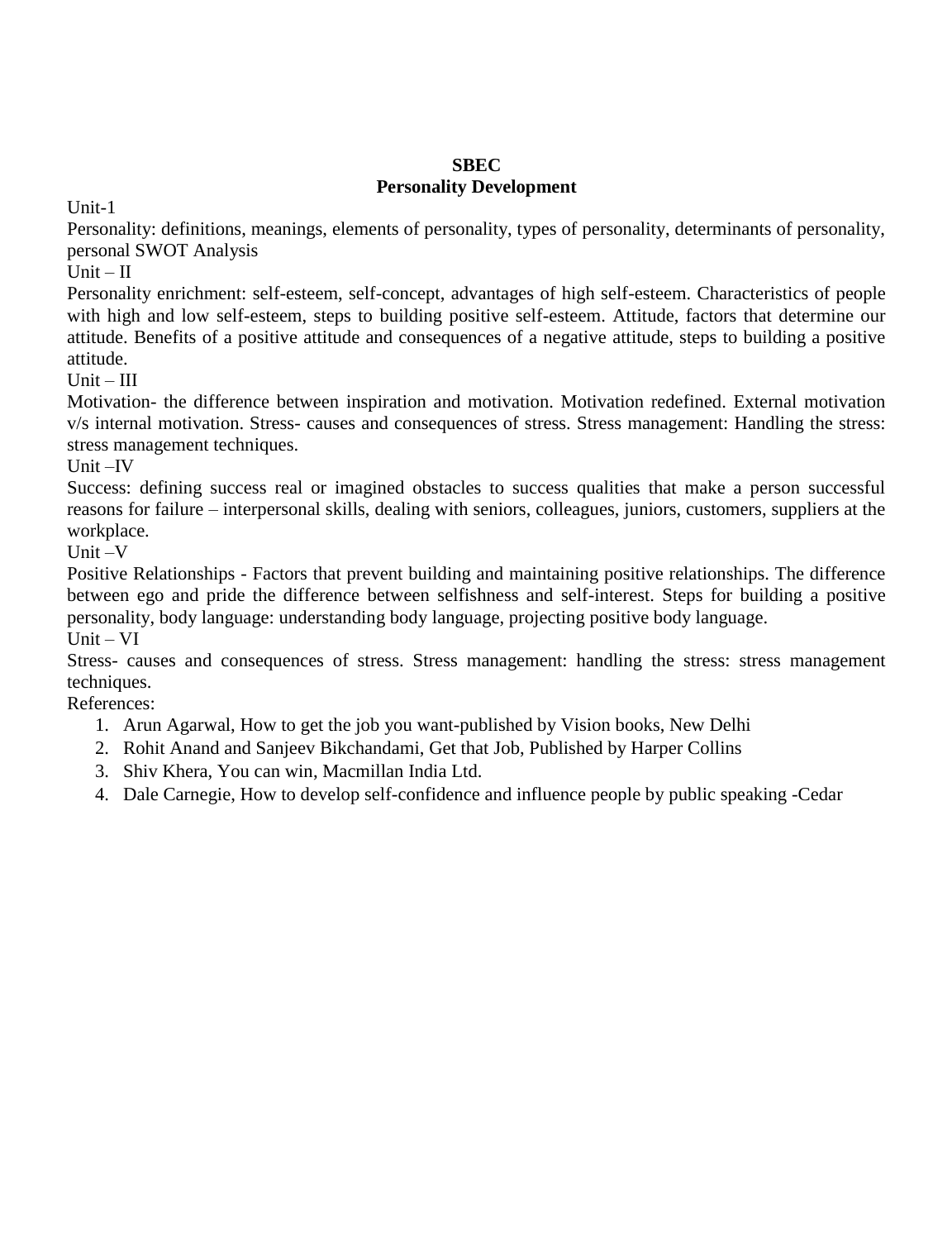# **SBEC**

# **INTERNATIONAL CURRENT AFFAIRS**

# **Objectives:**

- 1. To understand the International organizations
- 2. To know about the current social and economic progress
- 3. Toknowaboutthenatural calamities

# **UNIT – I**

Political sphere – UNO, SAARC, NAM, ASEAN, Common Wealth – Recent Developments – Major Summits and Conferences

# **UNIT – II**

Social Front – Programme of Social Awakening – Health Related Issues, - Drug, AIDS, Issues of Women, Children, Minorities and Refugees.

# **UNIT – III**

Economic Front –Era of LPG -Economic Recession -Issue of Unemployment –Intellectual Property Rights

 $-$  Right to Information.

# **UNIT – IV**

Liberalization – Privatization – Globalization

# **UNIT-V**

Disastrous Management – Natural and Human Disaster – Tsunami, Earthquakes, Cyclones, Global Terrorism, Drive against Nuclear proliferation.

# **Reference Books**

- 1. Gopal Singh, Geography of India *Manorama Year Book (Tamil & English*), 2016. India, A Reference Annual, Latest Edition, Publication Division, Govt. of India. Chronicle Year Book, Latest Edition.
- 2. *Atlas,India*,OxfordUniversityPublications
- 3. *ThePearsonConciseGeneralKnowledgeManual*,2011.
- 4. GeneralStudiesManual,TataMc grew HillEducationPrivateLimited,2011.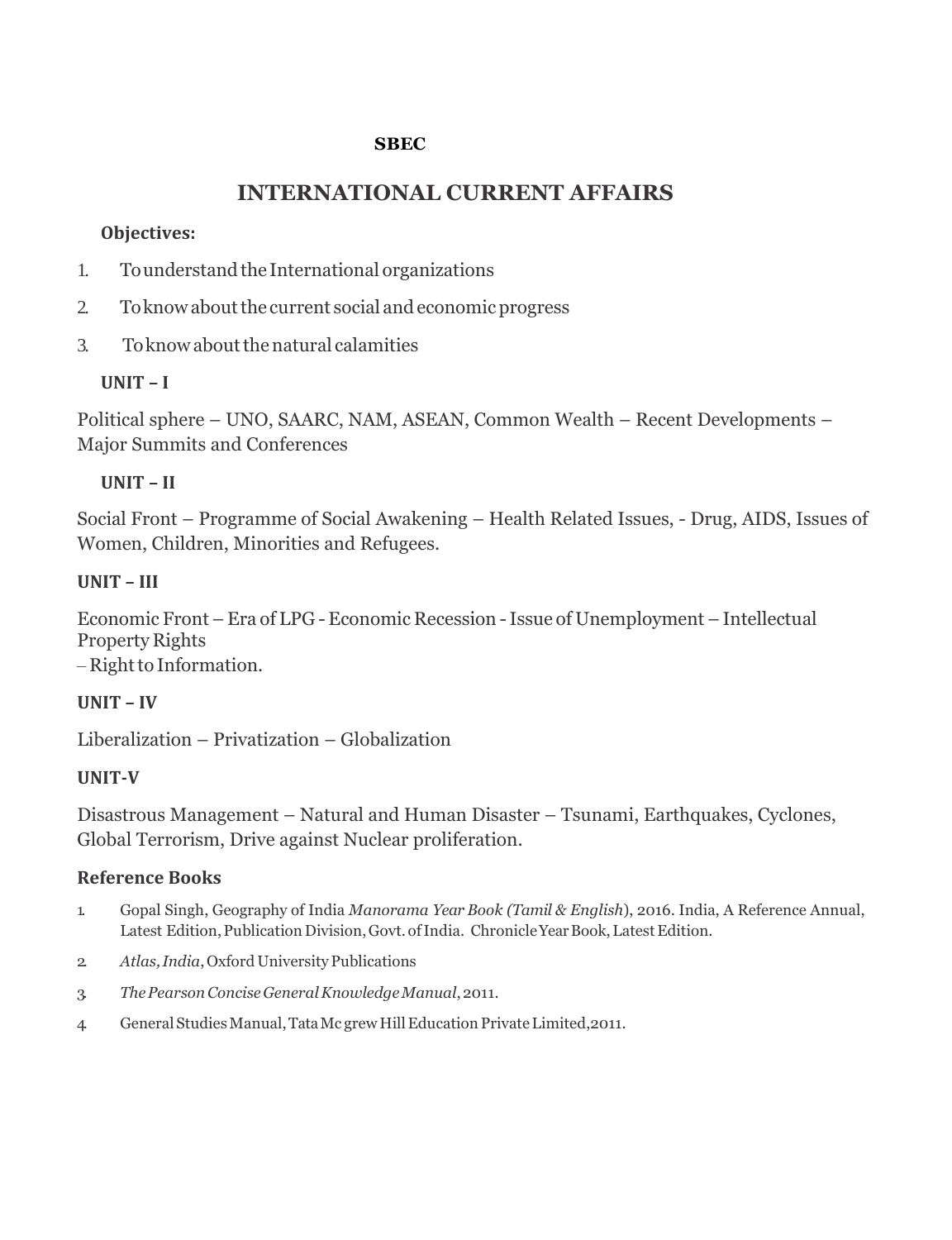- 5. Manohar Pandey, Mid Year Book (Junior Science Refersher).
- 6. Bright–GeneralStudies Digest,BrightCareers Institutes,NewDelhi
- 7. Chopra J.K. General Studies, Unique Publishers.
- 8. Spectrum's Hand Book of General Studies, Editor-Kalpana Rajaram, Spectrum India, New Delhi.
- 9. Achin Vanaik and Rajeev Bhargava Understanding Contemporary India Critical Perspectives, Orient Black Swan, India, 2010.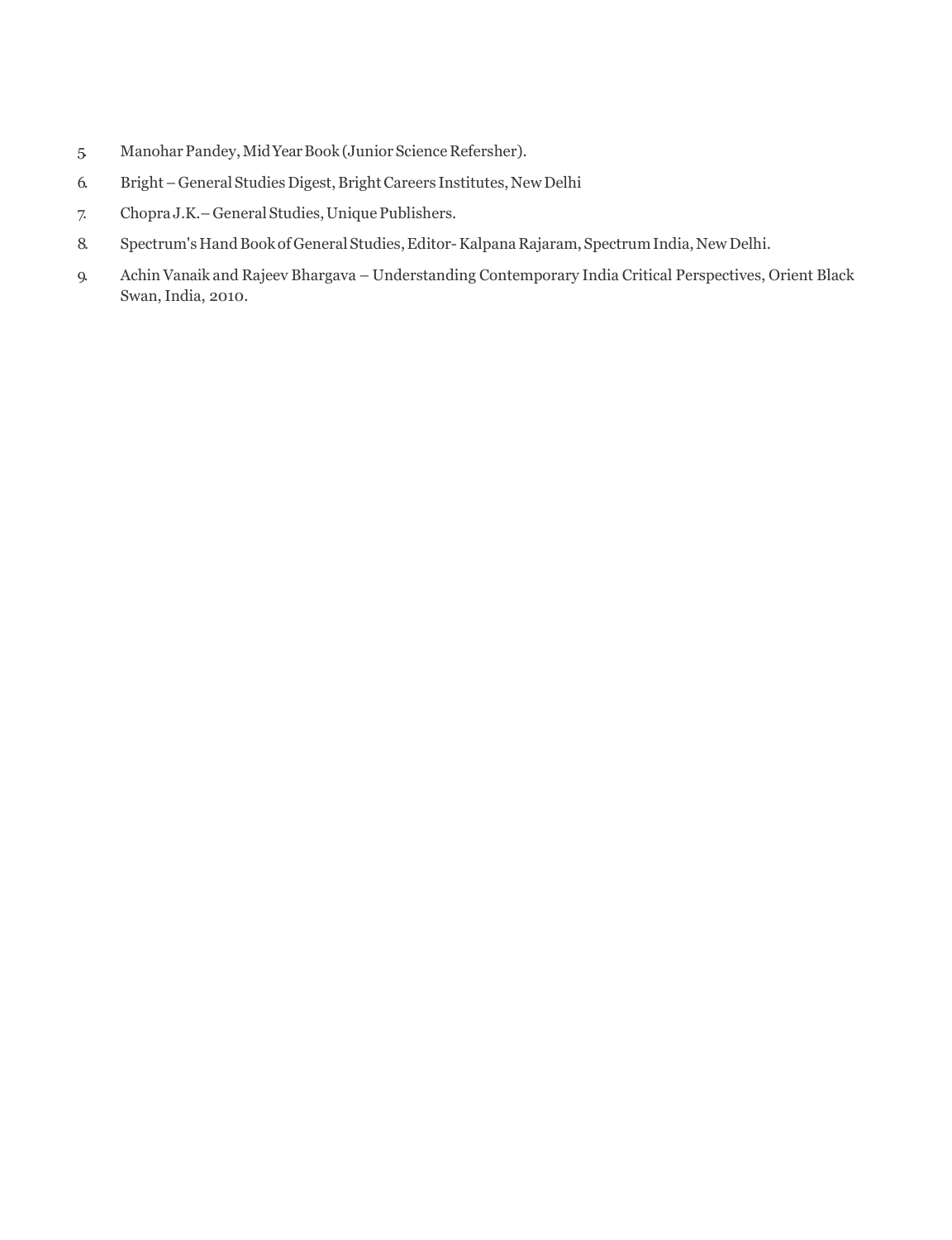#### **NMEC-II DEMOGRAPHY AND POPULATION DYNAMICS**

#### **UNIT-I**

a) Definition - Nature - Impo1iance and scope of the study- Relations with other discipline.

b) Basic Demographic concepts: Ratio - proposition - percent rate - Natural increase -Fecundity.

#### **UNIT-II**

Theories of Population : Malthusian theory - Optimum theory - Biological Theories - SodoEconomic Theories.

#### **UNIT** -III

Composition of population: Rural urban composition - Sex composition - Age composition -Religious composition -Class composition.

#### **UNIT-IV**

Population growth in India : Contemporary trend in population growth - Causes effects.

#### **UNIT-V**

Population policy and control in India: Population policy of India - Family Welfare planningprogrammes in India - Measures of Population Control.

#### **REFERENCES:**

1. Agarwala, S.N.India's Population Problems, Tata Mc Graw Hill, New York.

2. Raj, Huns. Population Studies, Surgeet publications, Delhi, 1988.

3. Chandrasekar, S.lnfant M011ality population growth and family planning in India, London GeorgeAllen Ui1win Ltd., 1972.

4. Base Ashish and Desai P.B.Studies in Demography Essays presented in honour ofprof.S.Chandrasekar, London, Allen & Unwin and chopal Hill University, No1ih California press. 1971.

5. Krishna Reddy M.M.Marriage population and Society - Kanishka Publishers. New Delhi. 1998.

6. Krishna Reddy M.M.Population and Society in India, Kanishka Publishers. New Delhi. 1998

7. Population Transition in India Vol I & Vol II - Singh Pram Bhatia Bose,

B.R.Publishing corporation. New Delhi, 1989.

8.The Billings Method - Dr.Evelyn Billings Ann Westmore, Randon House, New Yorlc 1981.

9. Fertility Status of Women - G.A. Siddique, Published by Rohit Publications,  $4675/2$  L Ansari Road.Durya Ganj, New Delhi- 02, 2001.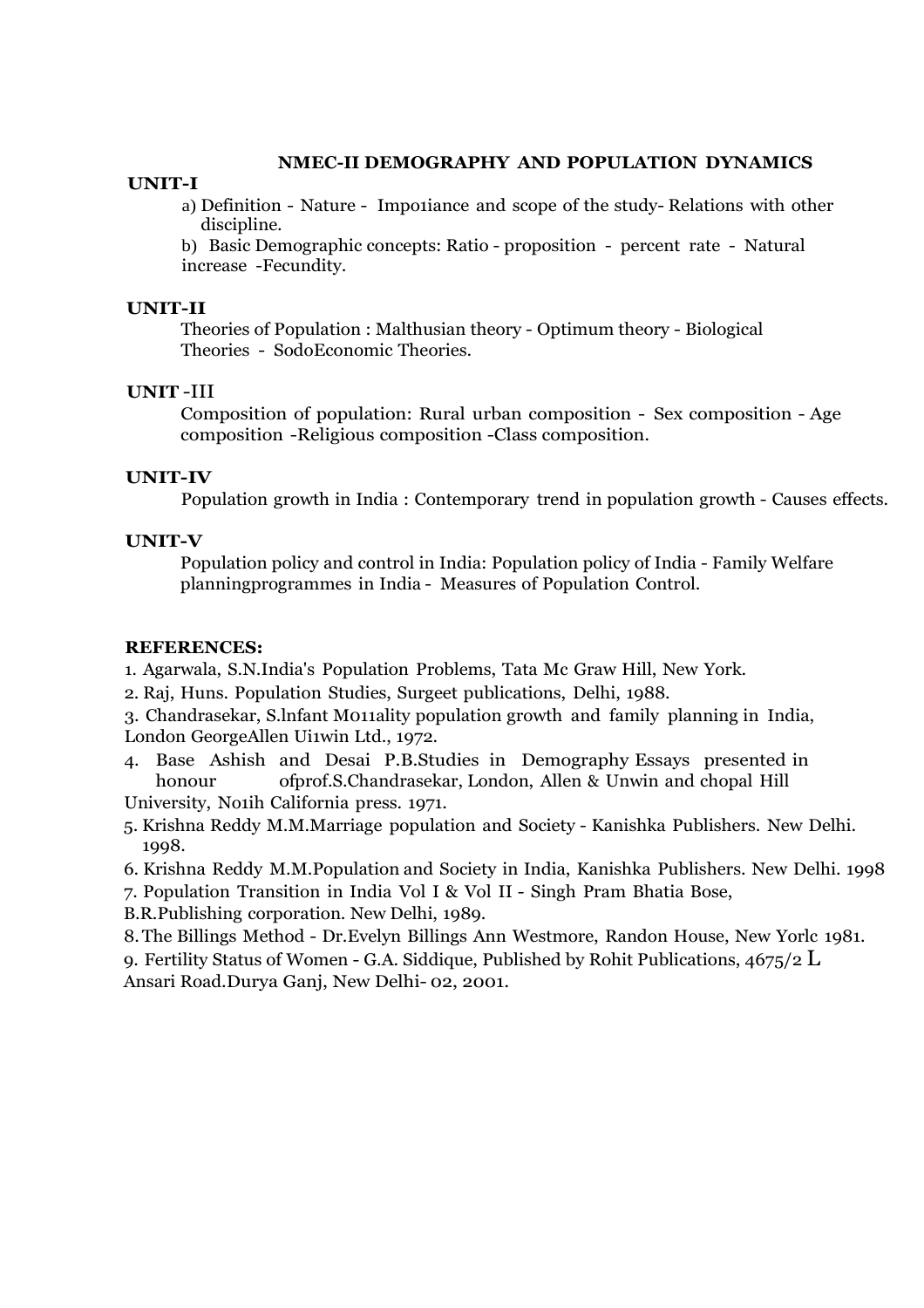## **CORE VI FUNDAMENTALS OF SOCIAL WORK RESEARCH**

#### **Unit -I**

Social Work Research Planning – Selection of the area and topic for the research study, Formulation of problem – steps in social research – Formulation of assumptions, and hypothesis review of literature. Differences between Social research & Social work research.

#### **Unit -II**

Definition and importance of Research Designs, objectives, steps in research design, types of research designs – Definition, objectives, steps, advantages and disadvantages, problems in designing research.

#### **Unit -III**

Social Survey and Case Study – definition – objectives and process.

#### **Unit -IV**

Sampling and Sample design – Probability and non-probability types, meaning, process, advantages and disadvantages.

#### **Unit -V**

Tools of data collection – observation, interview schedule, questionnaire, interview guide; pilot study – Definition, objectives, purpose; pretest: Definition, objectives, purpose, process. Research report preparation. Central tendency and Measures of dispersion.

#### **References:**

1. Naikiran S., & Selvaraju R., Research Methods in Social Science, Himalaya Publishing House,

Mumbai – 04, Ist Edition 2001.

2. Krishnaswami O.R., Methodology of Research in Social Sciences, Himalaya Publishing House,

Mumbai – 04, 2001.

- 3. Goode William andHalt, Methods in Social Research.
- 4. Pauline Young, Scientific Social Surveys and Research.
- 5. Norman Polansky, Social Work Research.
- 6. Kothai C.R., Research Methodology Methods and Techniques.
- 7. Moser C.A. and Kalton .G., Survey Methods in Social Investigation.
- 8. Hebert and Blaoodo, Social Research.
- 9. Sharma B.A.V., Reserch Methods in Social Sciences.
- 10. Gupta. S.P. Statistical Methods, New Delhi, Sultan chundand Sons, 1988.
- 11. Allen Rubin & Earl Babbie, Research Methods for Social Work, Books/ Cole Publishing Company, 1993.
- 12. David Hall & Irene Hall, Practical Social Research, Macmillan Press Ltd., 1996.
- 13. Singh A.K., Bharathi, Tests, Measurements and Research methods in behavioural Sciences Bhavan Publishers/Distributors, 1997.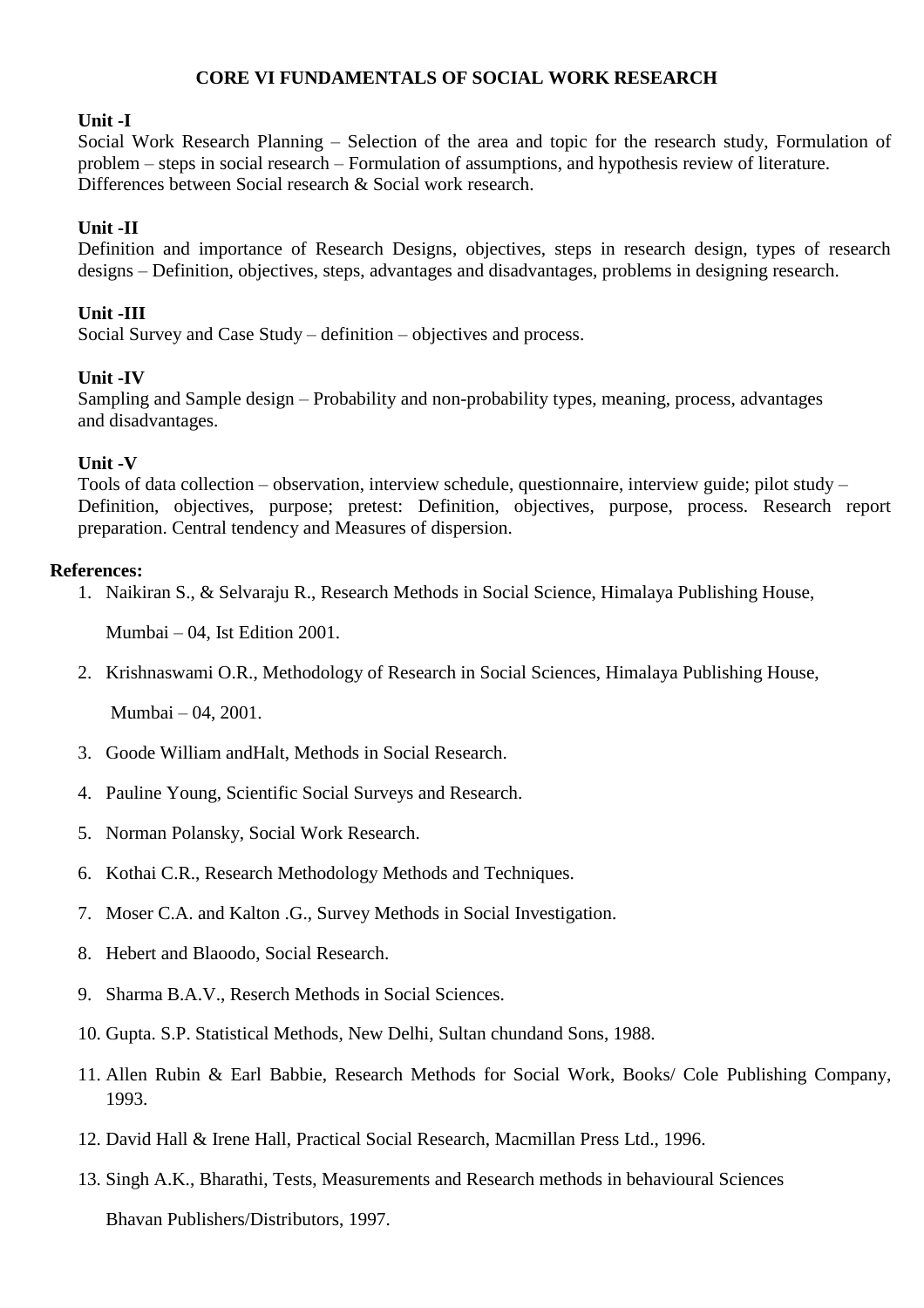# **CORE-VII -SOCIAL WELFARE ADMINISTRATION**

## **Unit:1 CONCEPT AND SCOPE OF SOCIAL WELFARE ADMINISTRATION**

Social welfare administration – Concept –Definition –objectives, principles andscope of social welfare administration.

## **Unit:2 APPROACHES OF SOCIAL WELFARE ADMINISTRATION**

Administration process – planning, organizing, staffing, direction, Coordination, reporting, budgeting, decision making. Leadership and communication.

#### **Unit:3 IMPORTANCE AND MAINTENANCE OF PERSONNELS**

Personnel administration –concept –definition –Staff selection –orientation- placement – staff morale – supervision – evaluation – public relations – fund raising.

## **Unit:4 VOLUNTARY SOCIAL WLEFARE ORGANISATIONS**

Voluntary social welfare organizations: Structure – functions and problems of voluntary organizations in India – Role of voluntary organizations in planned social change – Functioning of Boards and Committees.

# **Unit:5 SOCIAL WELFARE ORGANISATIONS**

Central Social Welfare Board and state social welfare advisory board, Departments of social welfare at the centre and state levels – Programmes, Activities, functions, Aiding process.

## **REFEENCE:**

- 1. Kulkarani. Dm, essays in Social Administration. Urwick.L, the elements of Administration.
- 2. Fraser Moore, Public Relations.
- 3. Arthur Denhen, Administration.
- 4. Jain S.P., Social Welfare Administration.
- 5. Paul Chowdary, Social Welfare Administration.
- 6. Elwood Stree, Social Agengy Administration.
- 7. Hall, P.L.Public Administration.
- 8. Sachadeva, D.R. Social welfare Administration –in India, Kitab Mahal New Delhi, 1998.
- 9. Pat Young, Mastering Social welfare, Mc Millan Press Ltd., Londan,2000.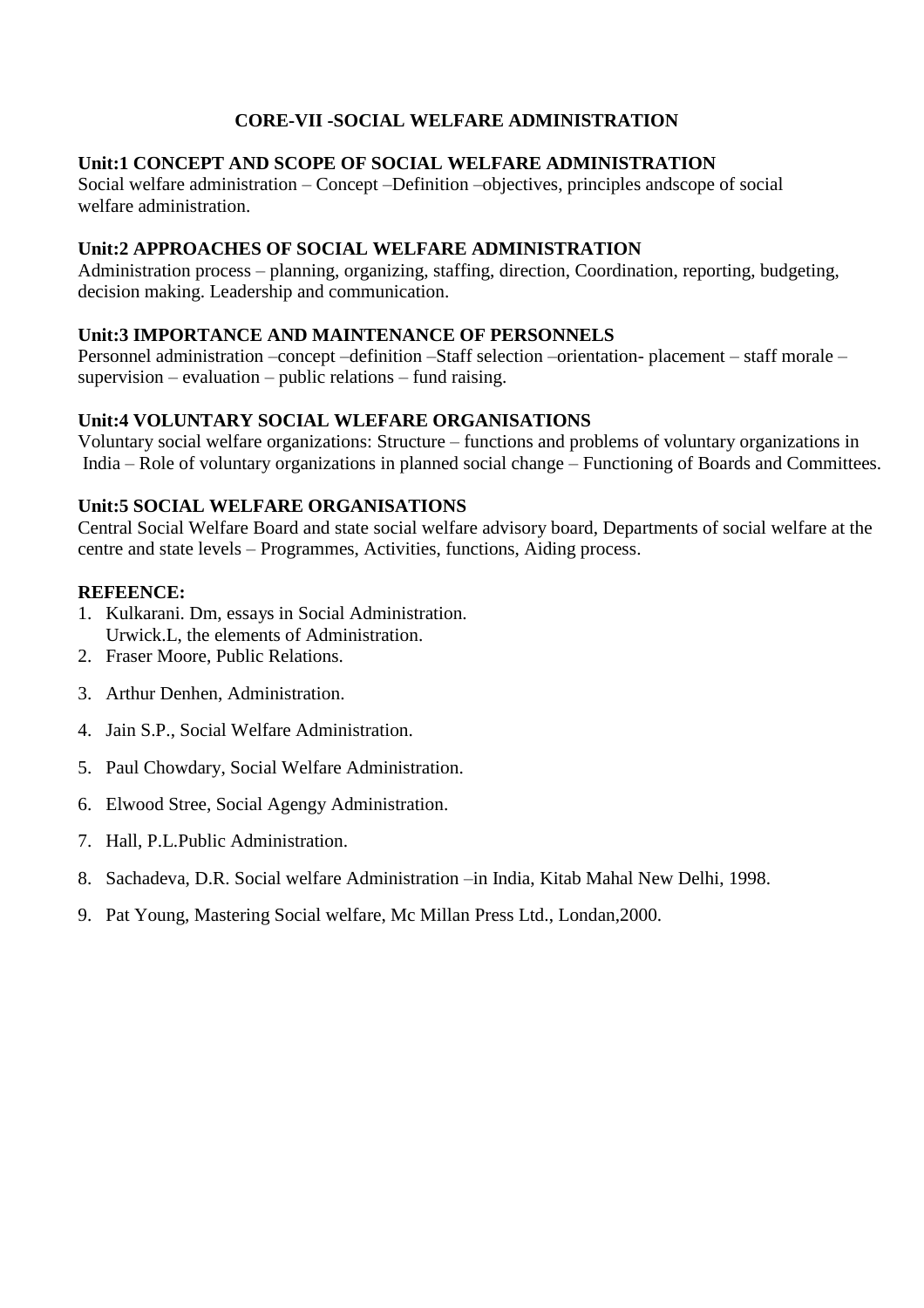#### **CORE-VIII- THEORIES OF SOCIAL WORK**

#### **Unit -I Theory in social work**

Theory – Definition, functions, characteristics – relevance and importance of theory in Social Work.

#### **Unit –II Role Theory**

Meaning – Concept of Role in Social Work – role conflict – Application of Role Theory in Social Work.

## **Unit -III Gestalt Theory**

Introduction – Origin of Gestalt theory – its impact on social work practice – Treatment methods and techniques.

#### **Unit –IV Crisis Theory**

Introduction – origin of crisis theory – sociological studies in crises theory- Social work  $\&$  crises theory – social work practice in crises situation –Treatment in crises theory.

#### **Unit - V**

Psycho-analytic theory & Social work practice.

#### **References:**

- 1. Ministry of Social Welfare, The Encyclopedia of social work in India. Tripathy .B.D.Nature of Sociological Theories, New Delhi: Sterling Ltd.,
- 2. Turner J.Francia, A social work treatment, New York: the free press 1979.

Colemann: Abnormal Psychology.

- 3. Mangal S.k., Abnormal Psychology, Sterling Publishers Private Limited.
- 4. Francies, G. Abraham, Sociological Theory, Oxpord Press University Press, New

Delhi.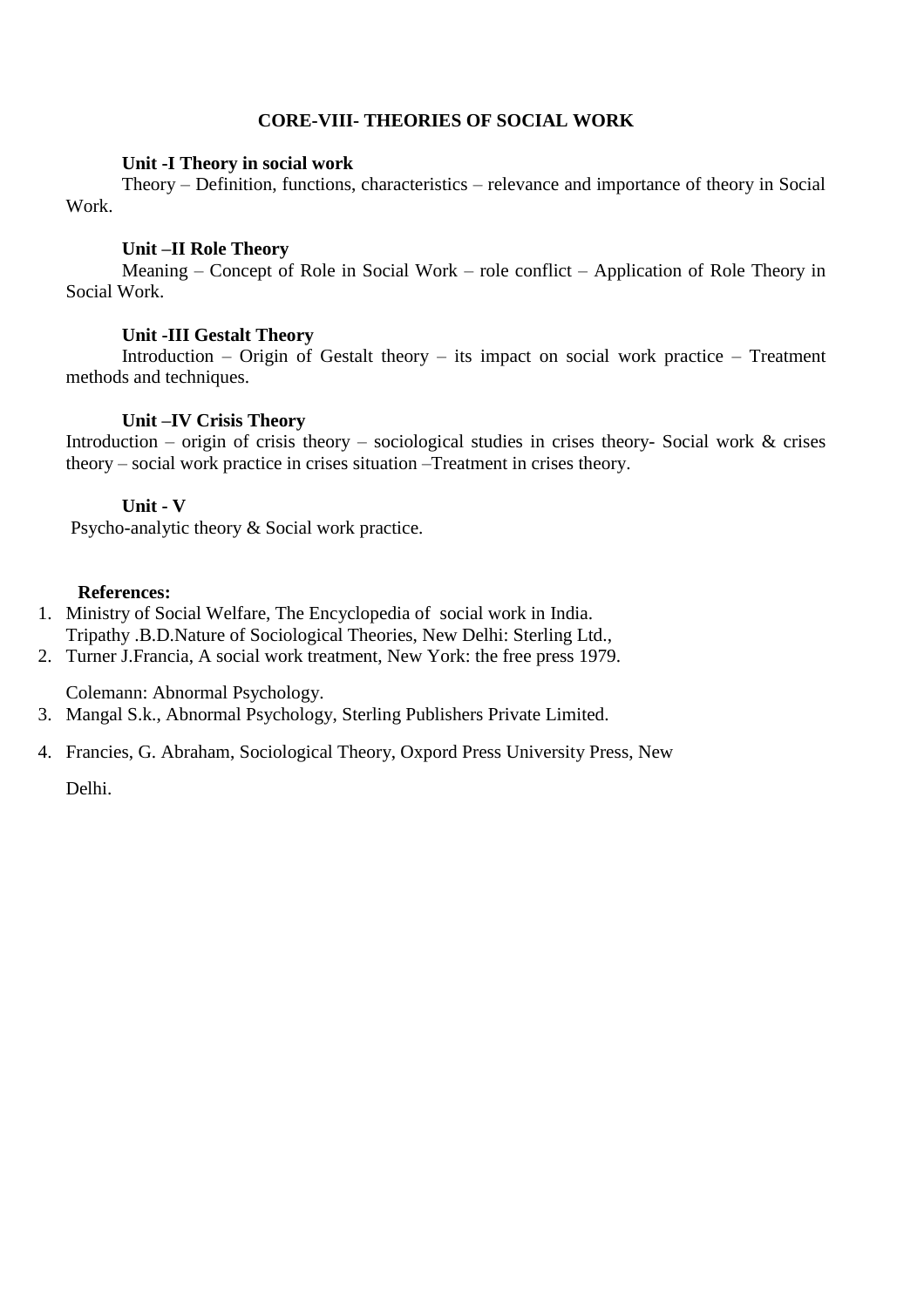# **CORE-IX -FAMILY AND CHILD WELFARE**

## **Unit -I**

Philosophy of family and child welfare- National child welfare policy in India

# **Unit -II**

Problems of children – child abuse, chills labour, street children- female infanticide, girl children.

# **Unit -II**

Family welfare planning programme and methods of family planning- natural family planning methods- artificial methods.

# **Unit I-IV**

Family and child welfare services by social welfare and other departments of government.

# **Unit -V**

Role of voluntary agencies in family and child welfare services Institutional and Non-Intuitional services for family and child welfare, national and international organizations working for children in India.

# **References:**

- 1. Bee Dell, C. 1970, Residential life with Children London: Routledge and Keganpaul.
- 2. Daridson. F and Gornicki. B 1964, Care of Children in day centers Genera W.H.O., Publications.
- 3. Deranandan and Thomas, M.M.1959, changing Pattern of Family in India, Bangalore press.
- 4. Gokkale S.D and Lohani N.K.1979, Child in India: Bombay Lomaria Publication.
- 5. Girija Khanna and Varghesu M.A.1978, Indian women today, Delhi Vikas Publications.
- 6. Rudolf C.Heredia, The Family in changing World, Edward Mathias, Indian Social Institute, New Delhi, 1995.
- 7. Aruna Khas Giwala, Family Dynamics, Anmol Publication, New Delhi.
- 8. Digumarti Bhaskara Rao, Care the Child Vol I and Vol II, Discovery Publishing House, New Delhi, 1997.
- 9. Laxmi Devi, Encyclopaedia of Child and Family Welfare Vol I & II, Institute for Sustainable Development, Lucknow and Anmol publication, New Delhi.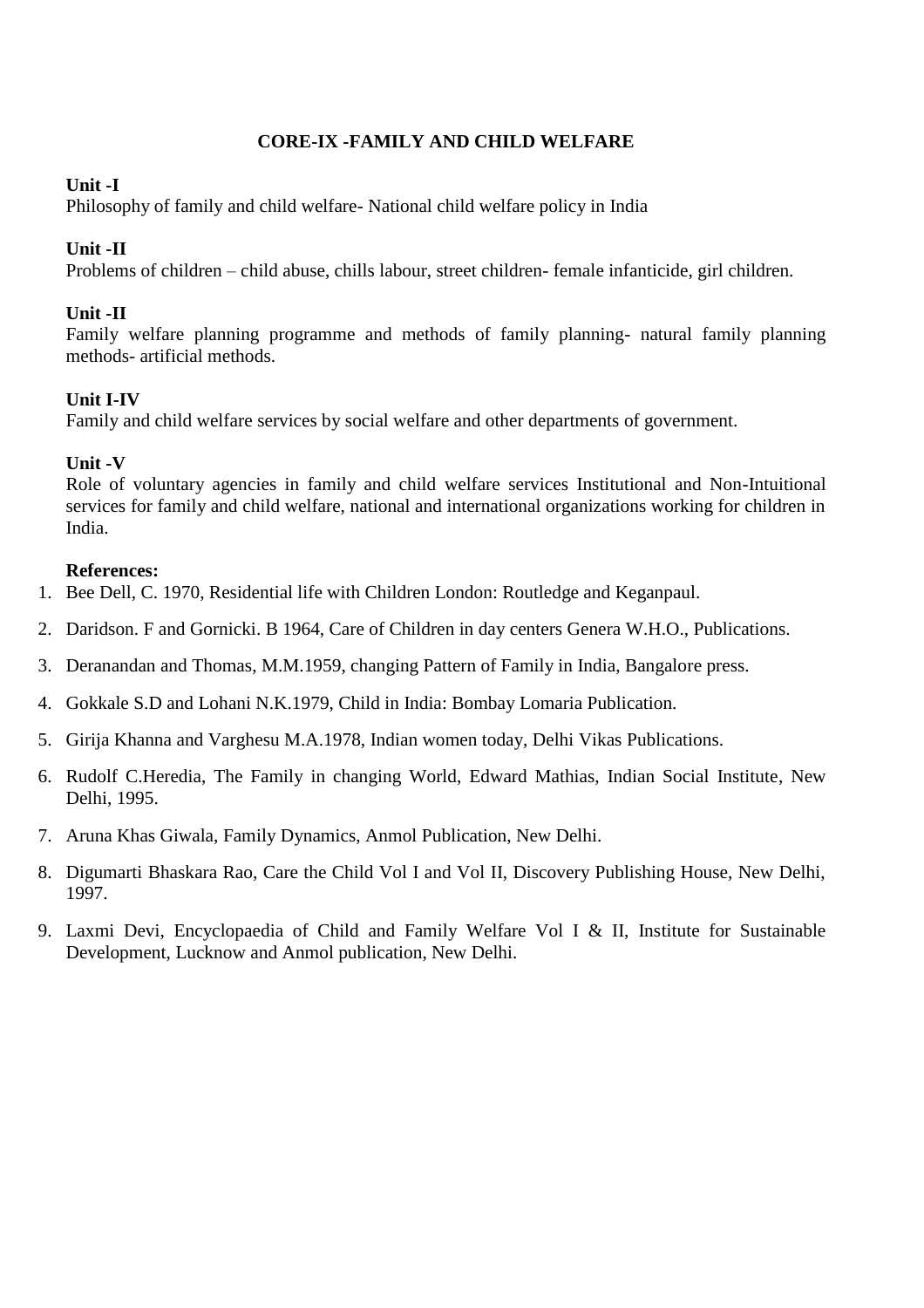## **CORE-X -COMMUNITY DEVELOPMENT**

#### **Unit:1 COMMUNITY DEVELOPMENT**

Origin and development of community development : Meaning, need, early experiments:- Srinikethan, Marthandom and Gurgaon. Pilot projects: - Nilokehri experiment, Firka Scheme, Extension: Principles and methods.

## **Unit:2 RURAL COMMUNITY DEVELOPMENT**

. Rural community development - concept, principles, need-programmes : IRDP,ITDP, TRYSEM, Swarna jayanthi Gram Swarozgar Yojana, Rural HousingSchemes, NRCP, Rural Sanitation Programme, Watershed Development, role ofNIRD and SIRD.

## **Unit:3 LOCAL SELF GOVERNMENT**

Local self-government- Local self-government in ancient India, during Mugal andBritish period. Panchayat Raj system, Role and function of village president, chairman, BDO. Constitutional (73rd) amendment, state legislation strengths and weakness.

#### **Unit:4 URBAN COMMUINTY**

Urban community: Urban - meaning, classification and characteristics. Slum: -Meaning and types. Tamilnadu slum clearance Board, Tamilnadu housing board, Chennai Metropolitan development authority.

## **Unit:5 URBAN COMMUNITY DEVELOPMENT**

Urban community development: Urban community development: Meaning, need,principle, Urban Programmes, IUDP, UBS, Swarna jayanthi shahari Rozgar Yojana,Urban self-employment schemes. Development of Women and Children in Urban Areas(DWCUA). District Rural Development Agency (DRDA), Land Reforms Schemes, National Social Awareness Programme (NSAP), Employment Assurance Scheme (EAS)

#### **References:**

1 Bhadouria and Dua, (1986), Rural development strategies and Perspectives; Delhi, Anmol. Bose, Ashian ,(1974), Studies in India's Urbanization 1901 to1971, New Delhi, Tata Mcgraw Hill. Cedric Payn, 1990, Housing and Urbanization: A study of India, New Delhi, Saye . Reference Books

1 Dubey M.K. (2000) Rural and urban development, New Delhi, Common wealth.

2 Rjeswar dayal (1962) Community development programmes in India Allahabad, kitab mahal.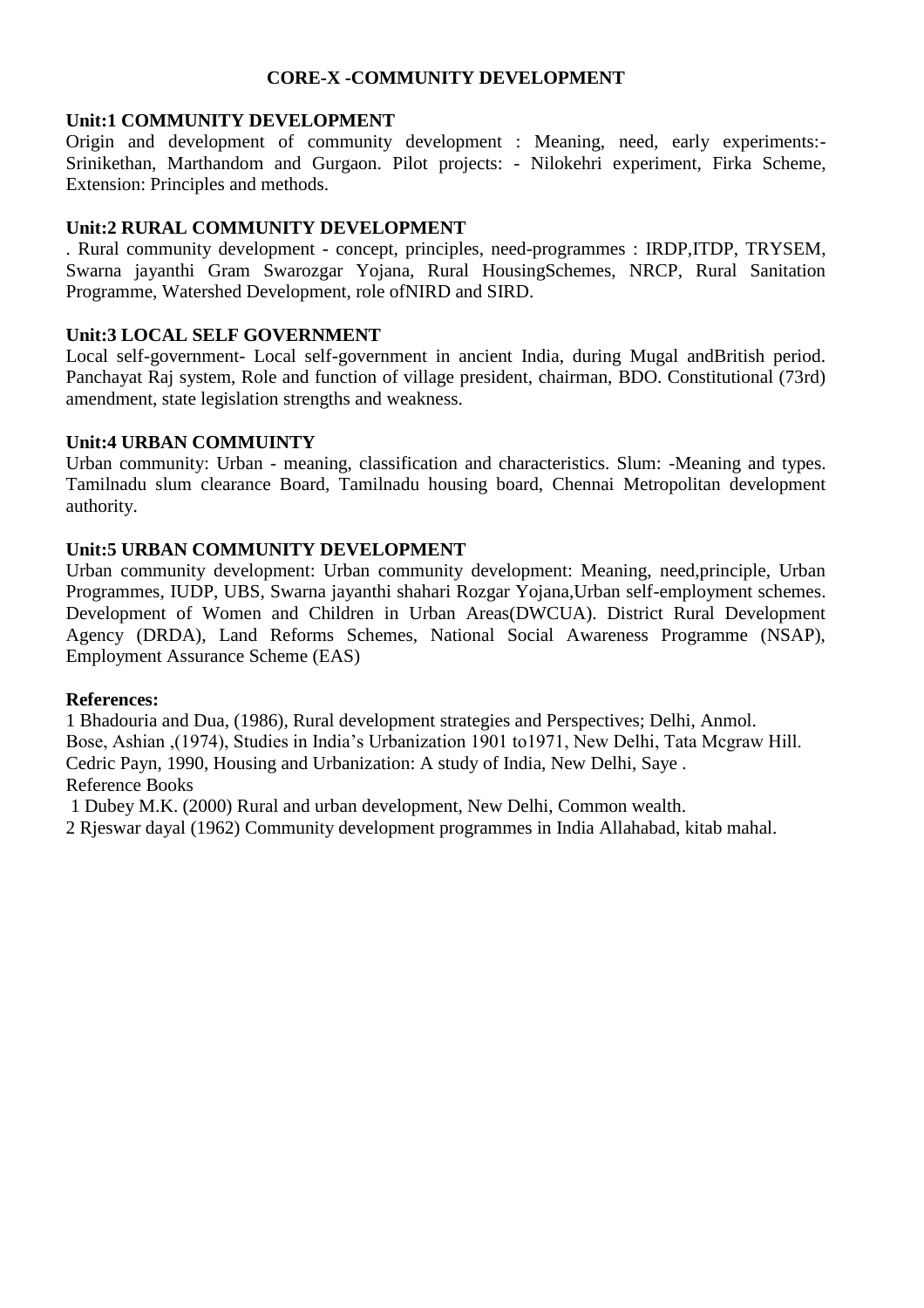## **Major Based Elective-II DISASTER MANAGEMENT**

#### **Unit-I: Disaster**

Definition, hazards, Vulnerability and Disaster cycle. Key agents in disaster management- Dimensions of Disaster Management

#### **Unit-II**

Response to Disasters-survey, assessment, importance & scope /basics of planning, sources of information- nature of crisis information, communication, and co-ordination of information man and management- disaster planningearly warning systems, managing human awareness, Vulnerability analysis.

#### **Unit-III**

Disaster- Indian experience Nature Disaster- Floods/drought/cyclone/earthquake disaster – communal violence/ Ethnic conflicts/ refugees. Other disaster- epidemic/fire/industrial disaster/ road accidents/ air accidents/railway accidents.

#### **Unit-IV**

Indian Disaster Management- Role of central state governments-role of NGO's in disaster management- role of media in disaster management-role of education in training and management.

#### **Unit-V**

Tsunami-Reality/ Facts/ Responses Role of local/ state/ National International/ NGO's& Role of social workers.

#### **References:**

- 1. Shailendra K.Singh, Subhash C.Keradu, Shoba Singh Handbook of modern Management Miffal publications, 1998 New Delhi-110059
- 2. Parasuram. S and Unnikrishnan. P.V Oxford University press, YMCA, library building, Jai singh Road, 2000 NewDelhi-110001
- 3. Sachdeva J.L., Indian Journal of Adult Education, Vol. %9, NO-3 July- September 1998.17-B,Indra prastha Estate, NewDelhi-110002.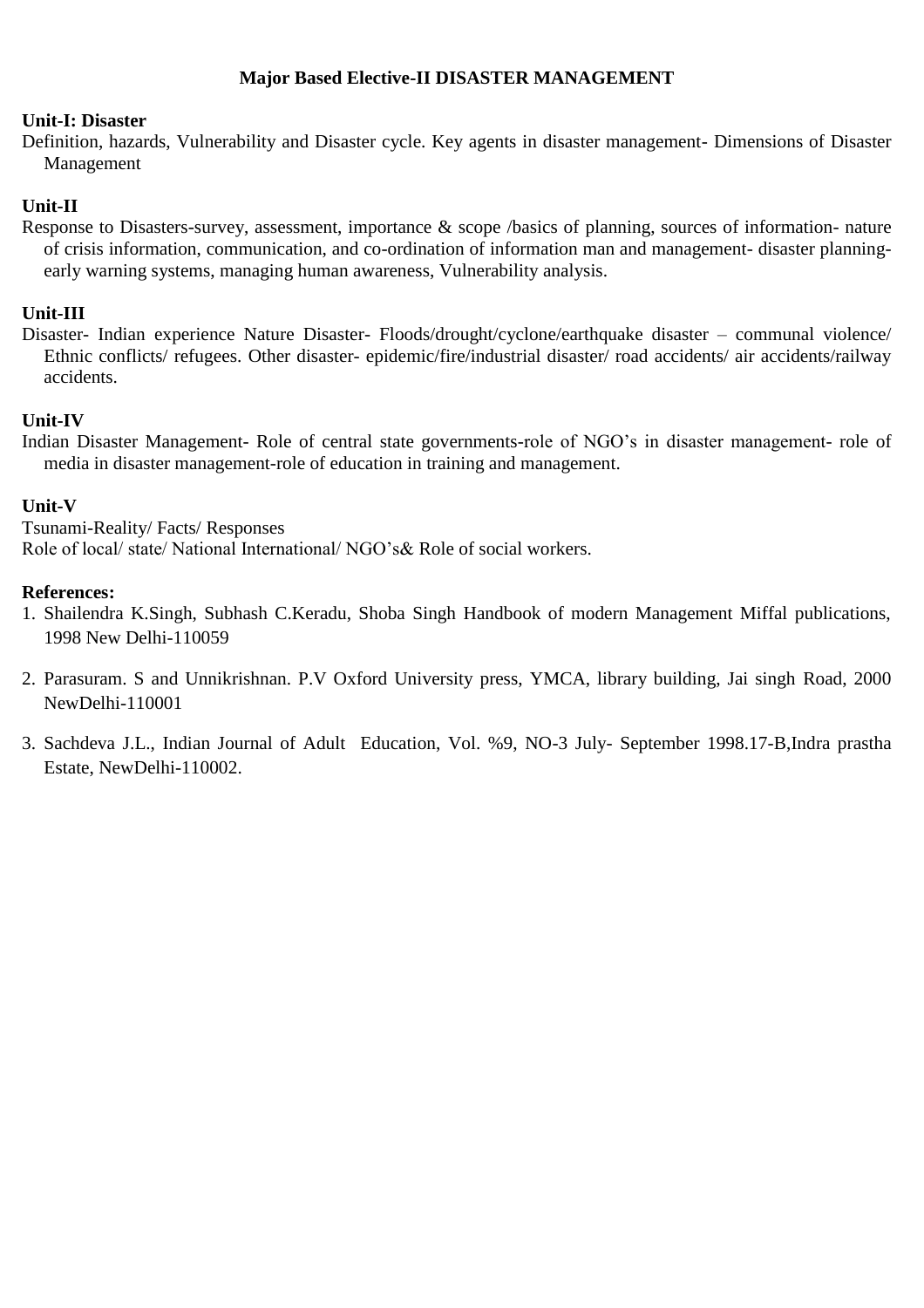# **CORE XI – SOCIAL WORK WITH PERSONS WITH DISABILITIES**

## **Unit –I Disability**

Concepts, impairment, handicapped and rehabilitation. Types of disabilities- Visually handicapped, hearing handicapped, mentally handicapped, orthopeadically handicapped including spastics children and leprosy cured. Psycho-Social problems of the disabled: Social work intervention with the disabled

# **Unit -II**

Causes of disabilities- malnutrition, vitamin deficiencies, genetic disorder, congenital deformities, accidents etc.,

# **Unit -III**

Persons with Disability Act 1995- emphasis on the appointment of state commissioners for disabled in all States.

# **Unit -IV**

Government scheme for disabled offered by state commissioner for disabled-(a) Special education (b) Training programme (c) Employment of persons with disability (d) Self Employment for disabled and (e) Supplying of aids and appliances: Grant- in aid to NGO'S Vocational training and welfare of persons with disabilities in Tamilnadu.

# **Unit -V**

Approaches in rehabilitation- community based approach and out reach programmes by NGO'S for disabled, Role of family in the treatment, training and rehabilitation of the handicapped.

## **Reference:**

- 1. Spurgeon and Pearson- Emotional Problems of living.
- 2. Minna field, Patients and People, New York, Columbia University press.
- 3. Ida M. Cannon, On the Social Frontiers of Medicine, London, Harward University press.
- 4. Merfalia,J.C-Handicapped Child.
- 5. Merfalia,J.C-Rehabilitation in India, Publication.
- 6. Policy Note, Citizens Charter and Performance Budget of social welfare Dept, Govt. of Tamilnadu.
- 7. PWD Act 1995 Govt. of India Publication.
- 8. Schemes for Disabled by state commissioner.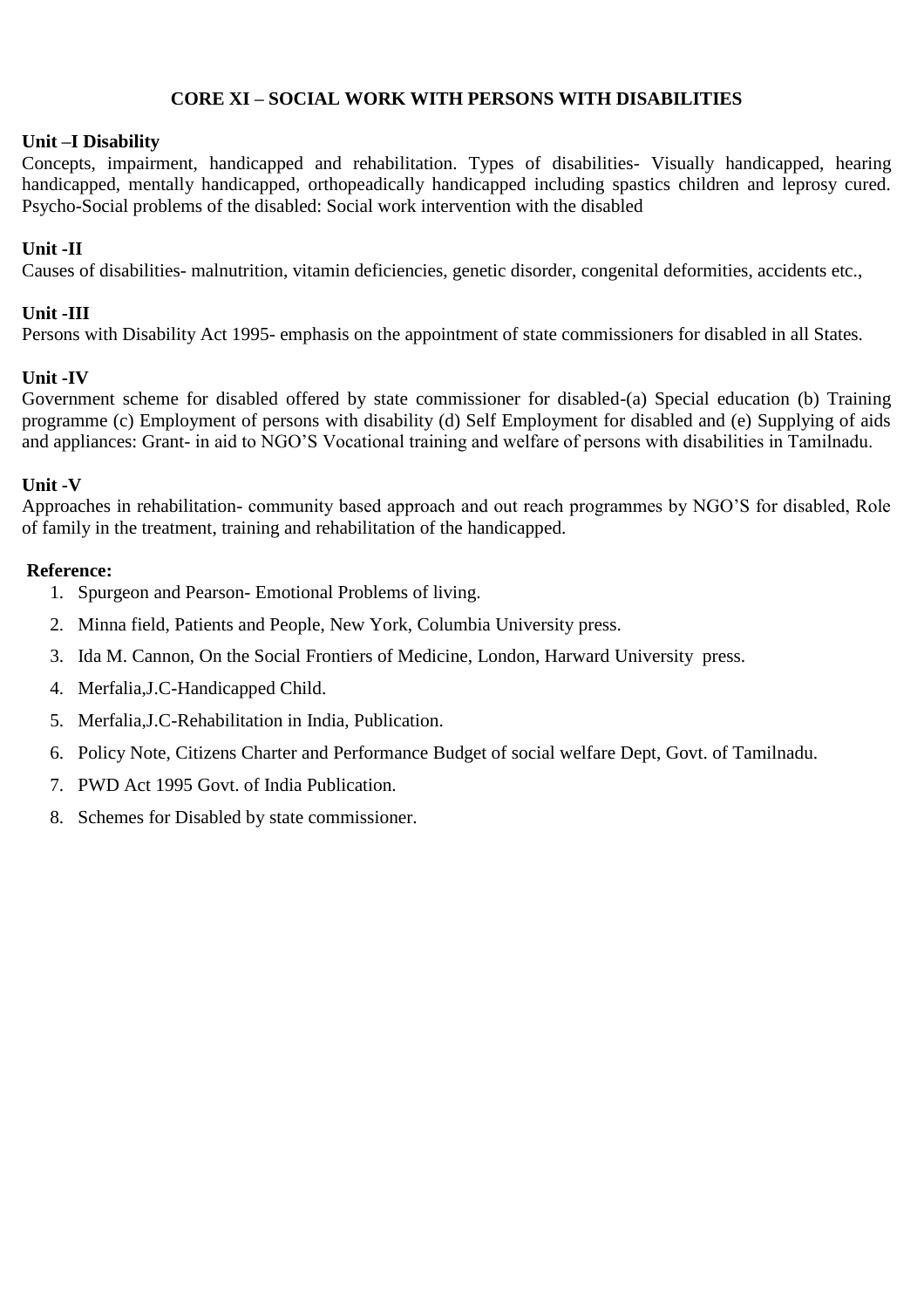#### **CORE-XII-MEDICAL SOCIAL WORK**

#### **UNIT-I**

Concepts of health, well-being. health care and development: correlation w·ith development and multi dimensionality, dimensions like mental hea1th. physical health. occupational health. enviromnental health; gender and health; reproductive health and sexuality etc.: Relationshipbetween health, mental health and development; Social and environmental production of illness.

#### UNIT-II

Health and health care problems; Migration marginalization and health: Violence conflict. health and development.

#### UNIT-III

Clinical illnesses (and their manifestation. role of social worker in such illnesses: psychosocial aspects related to various illnesses. Team \Vork. application of social \York methods in a clinical setting; user movements in health.

#### UNIT-IV

Social Work Interventions in a clinical and non-clinical setting; working with individuals. groups. families and communities; social action and advocacy; health research; administration and role of a social work department in a hospital setting; fund raising and resource mobilization.

#### UNIT-V

Welfare and benefits accrued to persons with an illness. health insurance. Social Work practice in different settings, Medical emergencies. role of social vvorker.

#### **REFERENCES**

- I. Doyal, Lesley and I. Pennell. (1989). The Political Economy of Health, London: Pluto.
- 2. Monica Das Gupta *et al* (eds.). (1996). Health, Poverty and Development in India. Delhi: OxfotdUniversity Press.
- 3. Park, J.E. (2006). Textbook of Social and Preventive Medicine. 17th edition. Jabalpur: Banarsidas
	- Bhanot.
- 4. World Health Report. (2001). World Health Organization, Geneva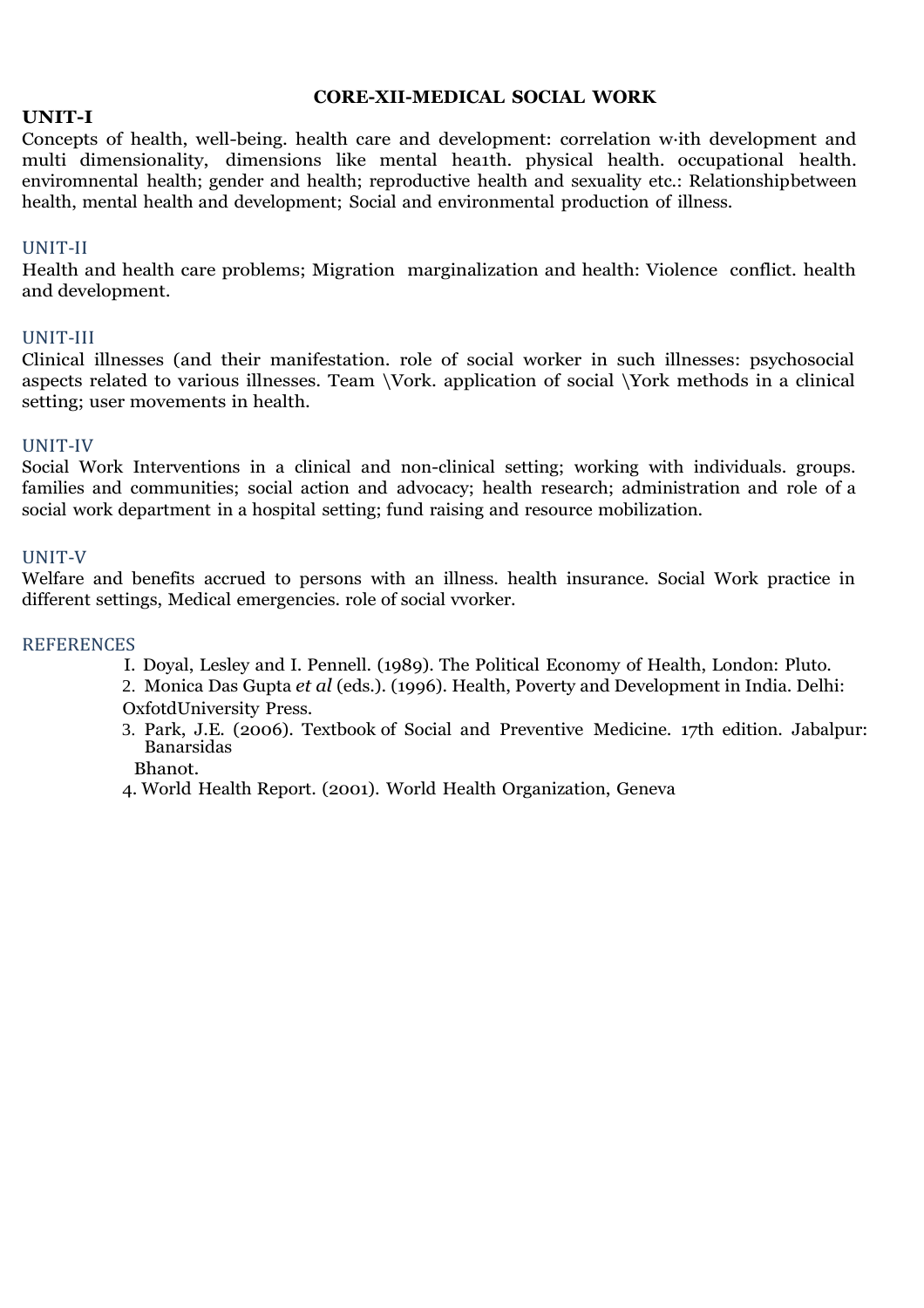#### **CORE-XIII-SOCIAL WORK IN INDUSTRIES**

#### **UNIT-I**

**Labour:** concept, characteristics and problems of Indian labour- labour in organized and unorganized sectors. Labour Welfare: concept scope. theories and Principles of Labour ,:velfare- and classification- Role and functions of Labour Welfare Officer. Objectives and functions Gf International Labour Organization (ILO) - role of ILO in labour welfare- implementation of JLO recommendations in India

## **UNIT-II**

**Labour Legislations:** Concept, need and historical development of Labour Legislation in India Factories Act, 1948 - Occupational safety and health-The Contract Labour (Regulations and Abolition) Act, 1970 - Tamil Nadu Payment of Subsistence Allowance Act 1981 - Tamil Nadu Industrial Establishments (Conferment of Permanent Status to Workmen) Act. 1981. Concept andtypes of wages- Legislations relating to Wages: The Payment of Wages AcU 936- The Minimum Wages Act, 1948.

#### **UNIT** -III

**Industrial Relations** - Meaning, Scope and Need. Factors influencing IR - Actors of IR- Employees and their organization, employers and the government - Approaches to IR- Bipartiteand Tripartite Machineries for IR.

#### **UNIT-IV**

**Trade Unions** - Definition, objectives, functions and structure - Growth of Trade Union Movement in India - Major Trade Unions in India-Social responsibilities of TUs - Need for oneunion for one industry - The Trade Unions Act. 1926.

#### **UNIT-V**

**Social SecurityMeaning** & scope of social security. social assistance & social insurance. legal provision for social security in India work men compensation act l 923 employers provident fundact 1952. ESI act 1948, maturity benefit act 1961.

#### **REFERENCES:**

- 1. Baleshwar Pandey : bharat men shram kalyan.
- 2. Baleshwar Pandey : Shram Prabhan sambandhon ki gatyakmakata
- 3. Baleshwar Pandey : Audyogik sambandh aur samuhik saudebaji
- 4. Baleshwar Pandey : Audyogic vivad aur unaka suljhao
- 5. Memoria C.B. : Industrial relations in India
- 6. 6.Ajay Bhola, **J.N.** Jain. (2009). *Afodern industrial relations and labour lcnrs.* Rego! Publications.
- 7. Arun Monappa. (1989). *Jndustrial relations.* New Delhi: Tata Magraw-Hill
- **8. BO** Singh. (2010). *Industrial relations and labour laws.* Excel Books Publications.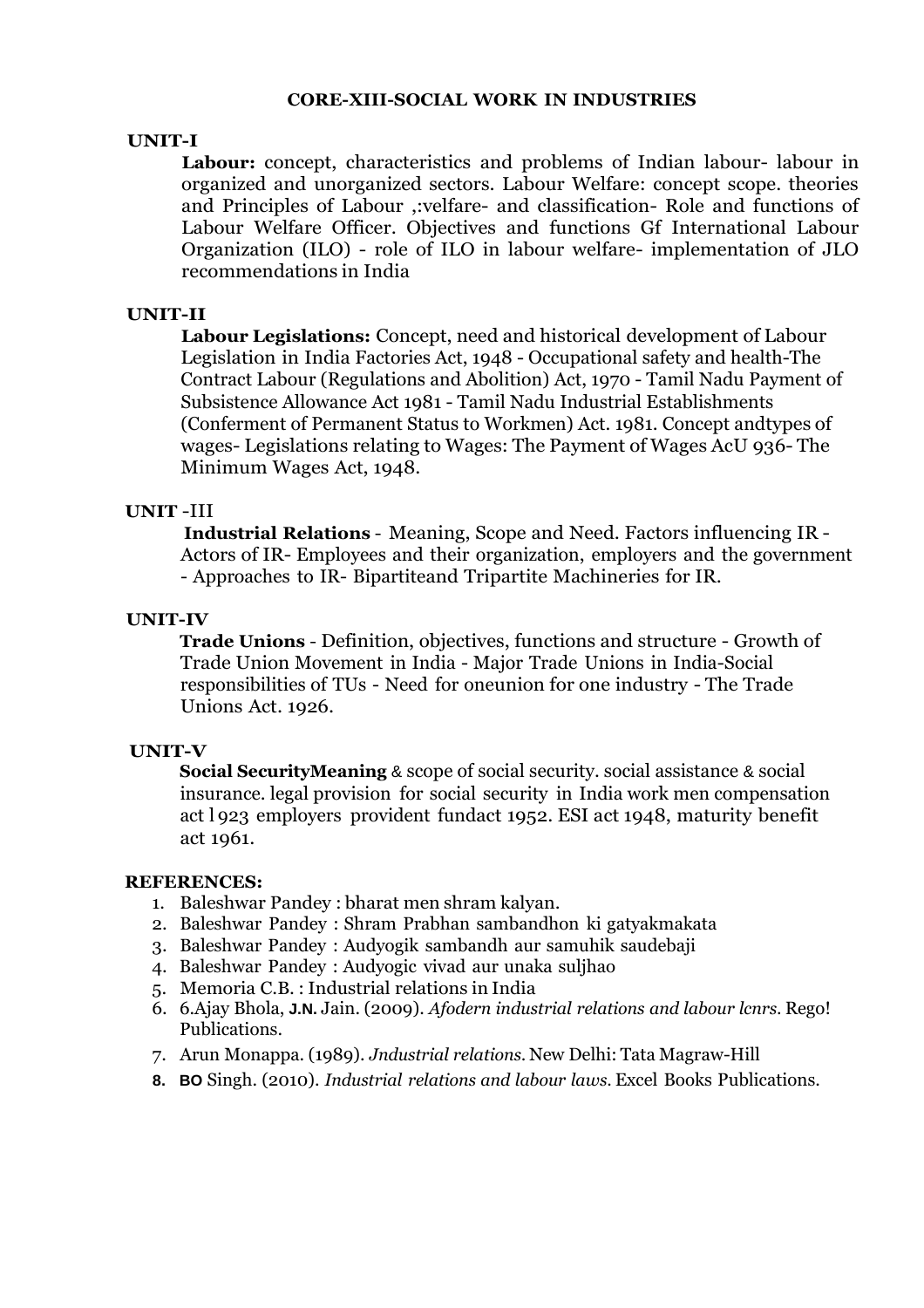- 9. 4. Bhagliwel .T.N. (1988). *Personnel management and industrial relations.* New Delhi: Deep and Deep Publishers
- 10. 5. Bhatia S.K. (2008). *Industrial relations and labour lm1's.* New Delhi: Deep and Deep Publications.
- 11. 6. Dewan and Sudharsan. (1996). *Labour management.* New Delhi: Discovery Publishing House
- 12. Gaur.L. (l 986). *Trade Unionism and industrial relations.* New Delhi: Deep and Deep
- 13. Giri,V.V. (1959). *Labour problems in Indian induslTJ'.* Bombay: Asia publishing house.
- 14. Jain J.N. (2009). *Modern industrial relations and labour laws.* New Delhi: Regal Publications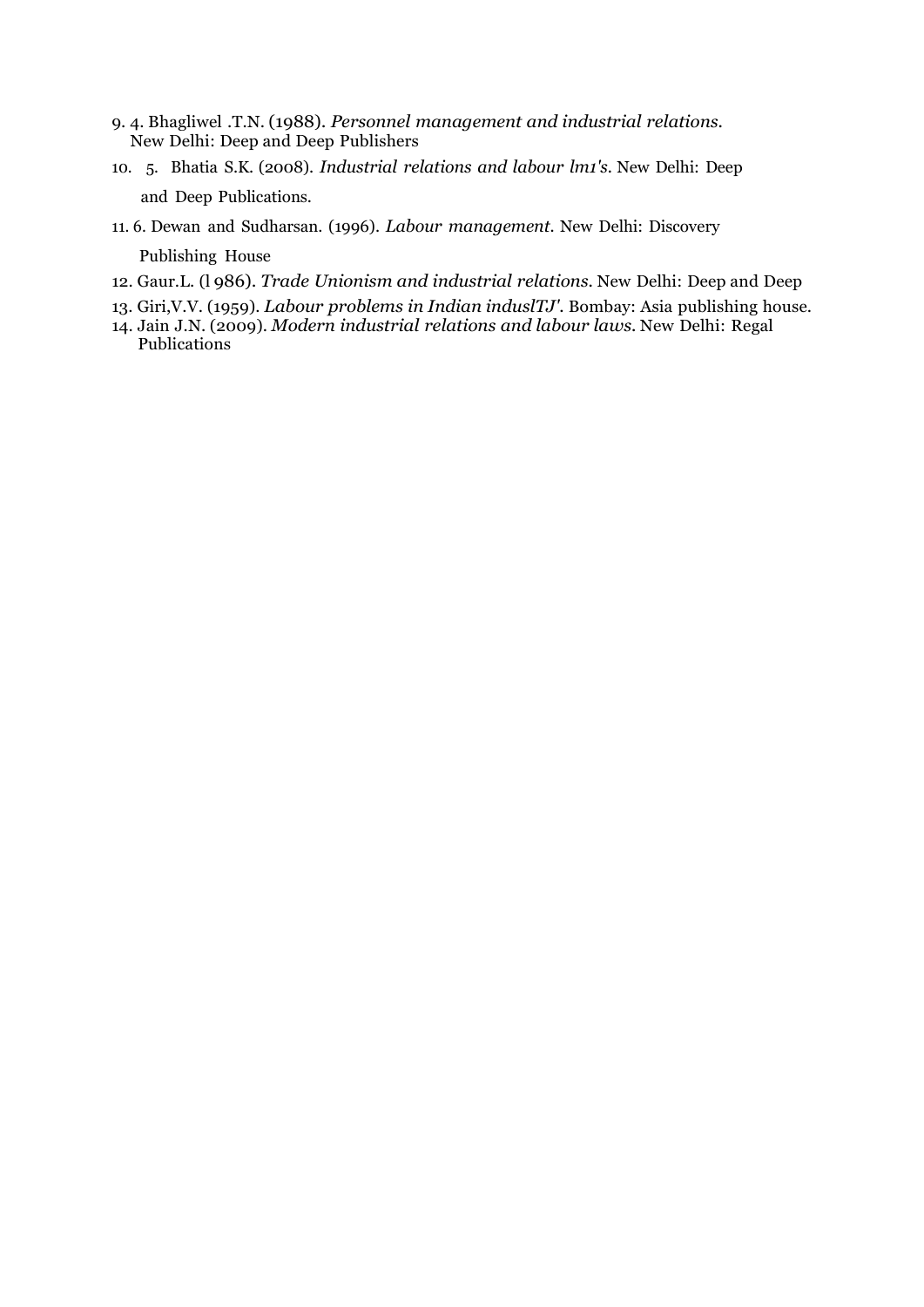## **CORE-XIV-CORRECTIONAL SOCIAL WORK**

#### **Unit -I Criminal Justice System:**

Legislative – police – judiciary and correctional system – origin and development of correctional social work in India.

#### **Unit -II**

Penology and corrections – probation – parole – half way homes – open air prisons and welfare measures meant for prisons – prisoners rights UN minimum standard rules for prisons.

#### **Unit -III**

Social defense in India – juvenile delinquency – Institutional  $\&$  Non – institutional programmes for delinquency – Juveniles guidance Bureau – Boys Club – Boot Camps and other programmes meant for delinquents.

## **Unit -IV**

Victimology – concept – philosophy – Victimology in India.

#### **Unit -V Correctional Techniques:**

Preventive and curative measures – Role of social worker in correctional Administration. Social theory – psycho analysis and other therapeutic methods of corrections.

#### **References:**

- 1. Sutherland and Chessy, Principles of Criminology, Bombay. The times of India Press, 1968.
- 2. Tappan Paul, W. Contemporary Corrections, New York: Hill Book Ltd., Inc.1951.
- 3. Tappan Paul, W. Crime, Justice & Correction, New York: Mc.Graw Hill Book Company.
- 4. Wadia, A.R., Historical and Philosophical Background of Social Work, Tata Institute of Social Publications, Bombay.
- 5. Chakrabarthi N.K., Juvenile Justice, Deep & Deep Publications, Pvt. Ltd., New Delhi, 1999.
- 6. Panakal J.J. & S.D.Gokhale, Crime and Corrections in India, rate Institute of Social Sciences, Bombay, 1989.
- 7. Parvesh K.Atri, Dimensions of Crime in India, Anmol Publications Pvt. Ltd., New Delhi, 1998.
- 8. Ansari, M.A.Social Justice and Crime in India, Sunlime Publications Jaipur, 1996.
- 9. Antony A.Vass, Social Work Competencies Core Knowledge Values and Skills, Sage Publications, New Delhi, 1998.
- 10. Rajendra K.Sharma, Criminology and Penelogy, Atlantic Publishers and Distributors, Delhi, 1998.
- 11. Donald Brieland, Lela B.Costin, Charless R.Atherton, Contemporary Social Work and Social Welfare, Library of Congress Cataloging in Publication Data, 1985.
- 12. Vodelean Chery, James, Introduction to criminology.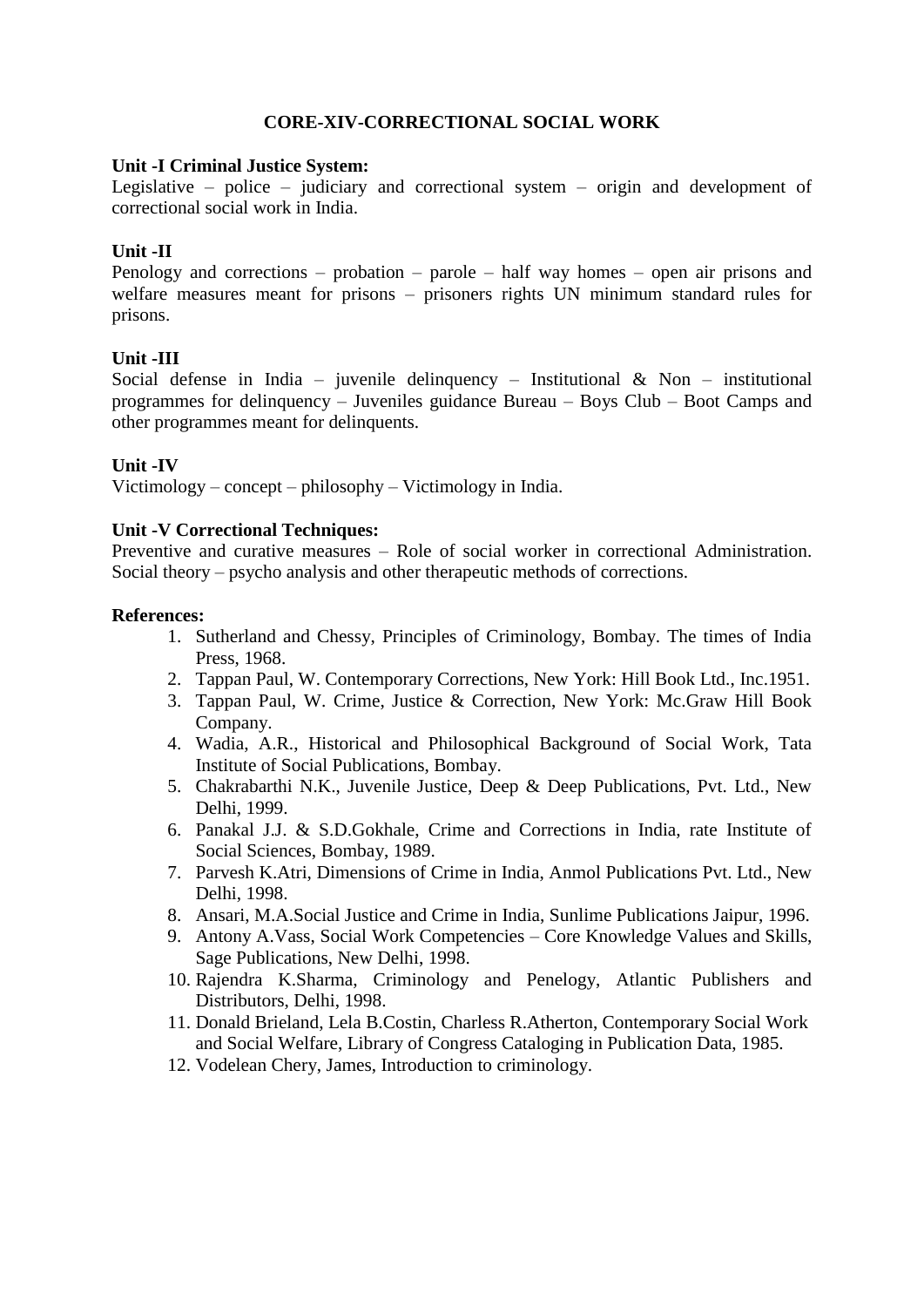# **CORE-XV FIELD WORK PRACTICUM**

Purpose of Field Work Practice in the VI semester is

- 1. To deepen the student's knowledge in understanding social problems
- 2. To develop skills in analysis and interpretation of social problems.

## **Nature of Field Work:**

Existing Social Problems will be studies by the independent group and present a seminar.

# **GUIDELINES FOR FIELD WORK EVALUATION – Major Paper X & XIV**

|                                                        | Marks |
|--------------------------------------------------------|-------|
| 1. Regularity in Field Work and the average time spent | 10    |
| 2. Regularity in submitting the Reports                |       |
| 3. Regularity in supervisory conference                | 5     |
| 4. Report Content                                      | 20    |
| 5. Intuitiveness & Resourcefulness                     | 10    |
| 6. Utilization of supervision for professional growth  | 10    |
| 7. Viva – Voce Examinations                            | 40    |
| Total                                                  | 100   |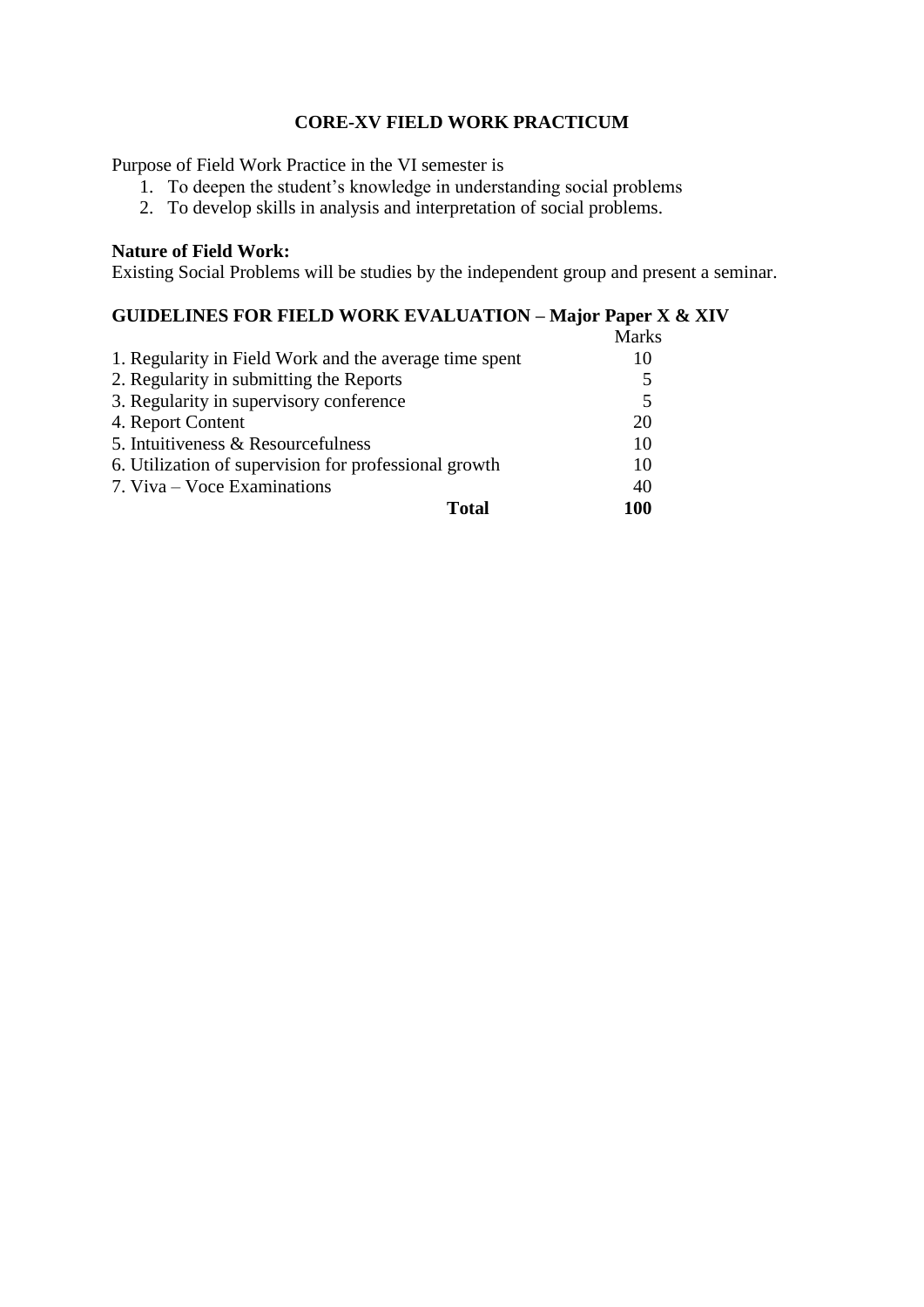#### **MAJOR BASED ELECTIVE – III HUMAN RIGHTS**

#### **Unit – I**

Meaning of Human Rights – Kinds of human rights – Theories of human rights – The concept of human rights – The concept of liberty and equality - Promotion and protection of human rights by the United Nations. History and Development of Human rights concepts.

#### **Unit – II**

The universal declaration of human rights – preparation – preamble and enumeration of rights in the declaration – India and the universal declaration – Influence of the universal declaration.

#### **Unit – III**

Indian constitutional guarantee of human rights – preamble, Fundamental rights – Directive principles of state policy – Recent amendments of Indian constitution.

#### **Unit – IV**

Violation of human rights – women – children – workers – prisoners – Dalits.

## **Unit – V**

Human rights and voluntary organization at International, National and State level – Human rights commissions in India – National Human rights commission – Its constitution – power and Functions – Human rights court in districts.

#### **References:**

- 1. Agarwal, H.O. Human rights. Allahabad Central Law Agency
- 2. Bagyamuthu. D.Human Rights and people's structure. Chennai; Christian Literature Society
- 3. Gadgil D.R.1968 Human Rights in a Multi Nation. Bombay; Asia Publishing
- 4. Gokulesh sharma Human Rights and Legal Remedies New Delhi: Deep and Publishin
- 5. Sivagami Paramasivan Human Rights A study in Salem Sri Ram Computer Printers
- 6. Sudhir Kapoor Human Rights in  $21<sup>st</sup>$  century Jaipur; Mangal Deep Publicatons
- 7. Lalit parmar
- 8. Human Rights Aamo / Publications Pvt. Ltd New Delhi 110 002.(India) 1998
- 9. 8J.Ravindran Human Rights Praxis A resource boole for study, action and reflection.